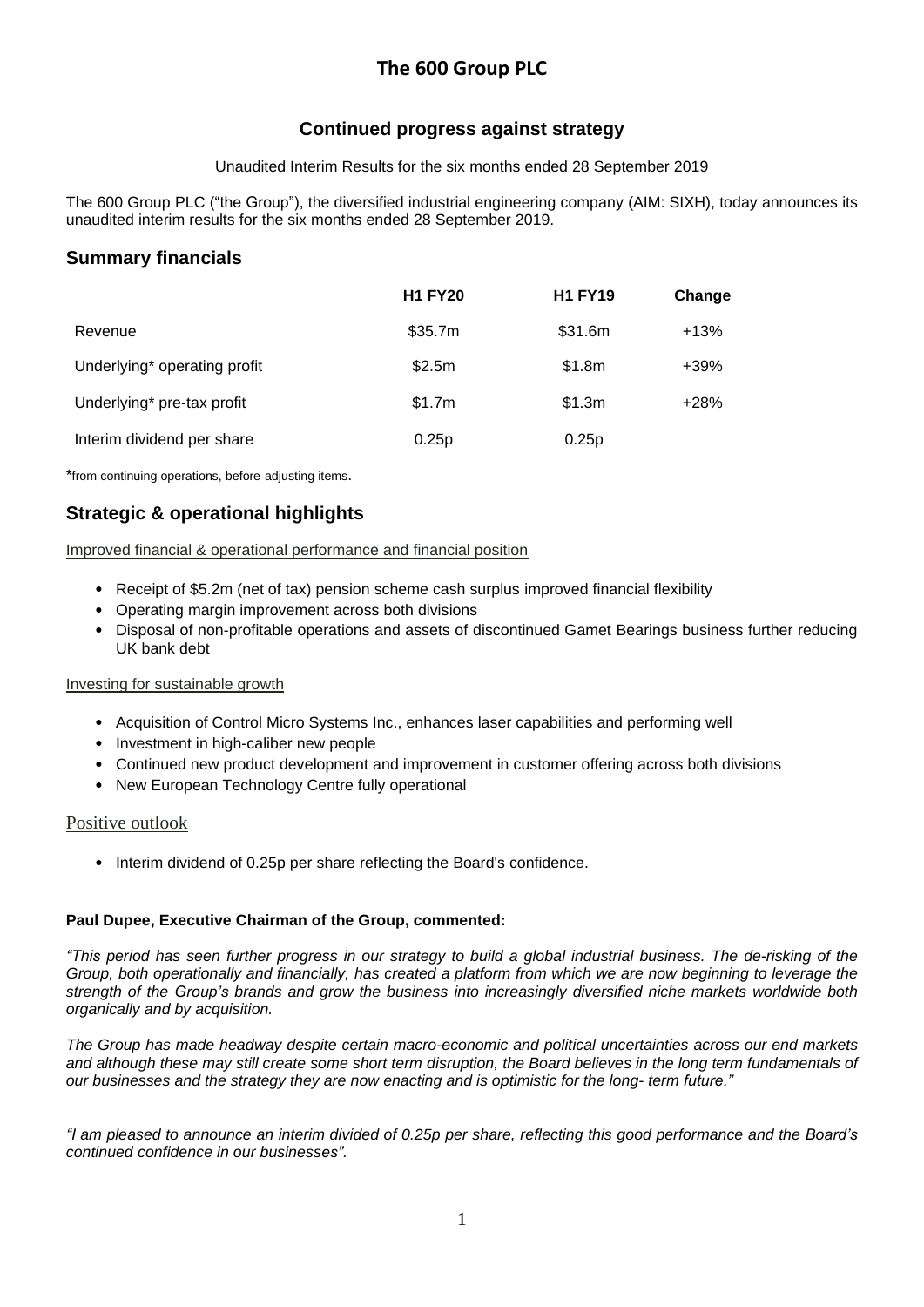# **Enquiries:**

| The 600 Group PLC<br>Paul Dupee, Executive Chairman<br>Neil Carrick. Finance Director | Tel: 01924 415000  |
|---------------------------------------------------------------------------------------|--------------------|
| <b>Instinctif Partners</b><br>Mark Garraway<br>James Gray                             | Tel: 0207 457 2020 |
| <b>Spark Advisory Partners Limited (NOMAD)</b><br>Matt Davis                          | Tel: 020 3368 3553 |
| <b>WH Ireland (Broker)</b><br><b>Harry Ansell</b>                                     | Tel: 020 7220 1666 |

## About The 600 Group PLC

The 600 Group PLC is a distributor, designer and manufacturer of industrial products with three principle areas of activities:

## **Machine Tools**

The business has a strong reputation in the market for metal turning machines. Products range from small conventional machines for education markets, CNC workshop machines and CNC production machines. Selected outsourcing partners support the manufacturing of these machines and they are marketed through the Group's wholly owned international sales organisation and a global distribution network.

## **Precision Engineered Components**

Machine spares are distributed to customers globally to help maintain the installed base of group machines which number in excess of 100,000. Additionally, work holding products are sold via specialist distributors to OEMs, including other machine builders.

## **Industrial Laser Systems**

Industrial laser systems cover laser marking and processing including cutting, drilling, ablation and a host of other niche applications in the marking and micro machining sectors. They require no consumables, can operate on a continuous high speed basis and can be integrated into customers' production lines. The businesses have their own technology and proprietary software. Customer applications are diverse and range from aerospace to medical and pharmaceuticals. The requirement for increased product and component traceability is one of the market drivers.

More information on the Group can be viewed at: [www.600group.com](http://www.600group.com/)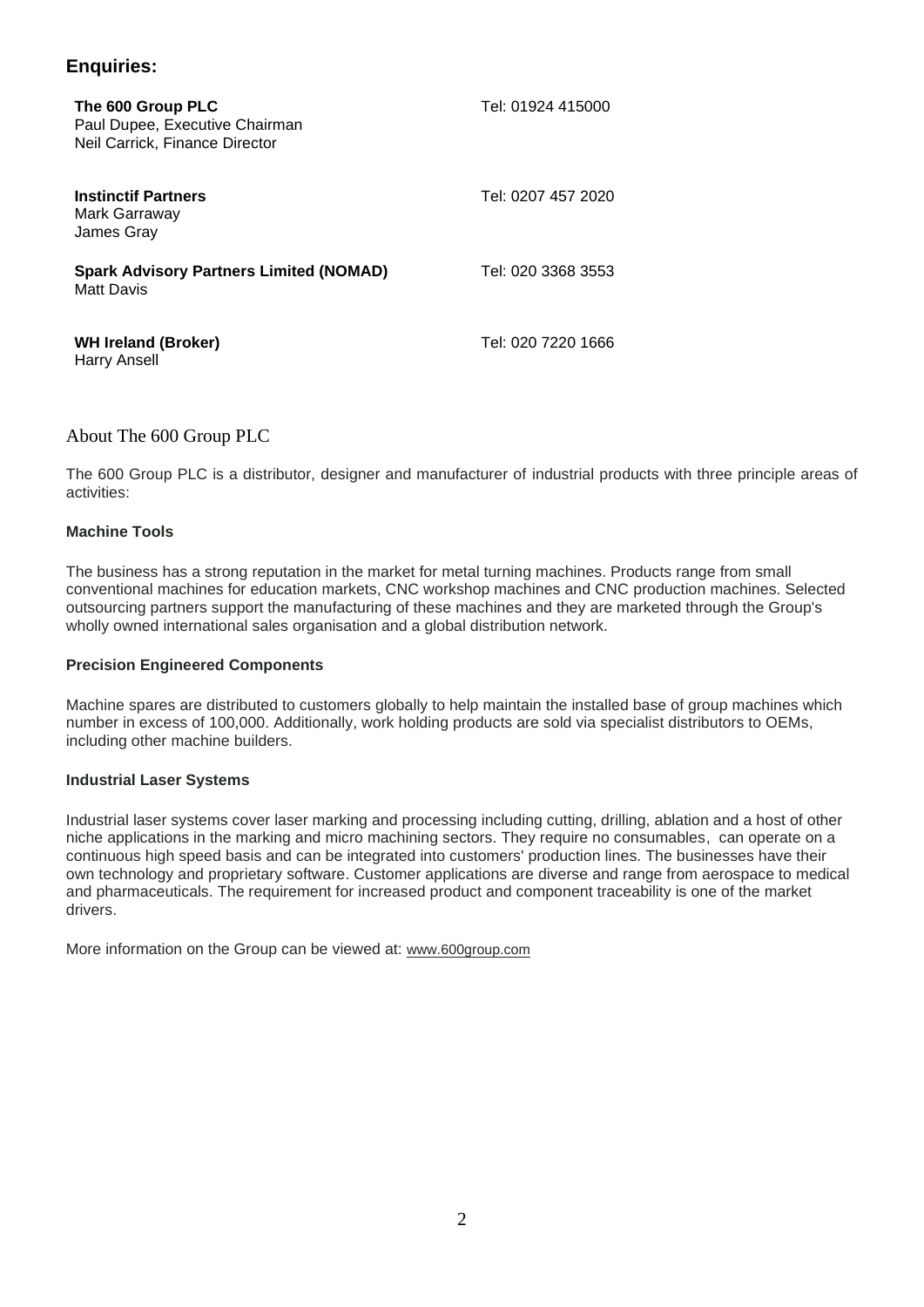## **The 600 Group Plc**

## **Executive Chairman's Statement for the six months ended 28 September 2019**

## **Overview**

The six-month period ended 28 September 2019 has seen progress in our strategy .May saw the receipt of the \$5.2m post tax pension scheme surplus refund to the Company and June the acquisition of Control Micro Systems Inc. (CMS) with the official opening of the new European Technology Centre in the UK in May. These milestones in the Group's development have enabled it to become financially more stable and accelerate its growth strategy.

Testimony to the Group's improved financial strength and strategic focus the results have shown improvement in both revenue and operational profitability during what has been a difficult trading period, dominated by Brexit issues, trade tariff wars and a global slowdown. Responding to these challenges the Group has invested in high-caliber new people and new product developments in both divisions to continue our strategic goal of leveraging the strength of the Group's brands into increasingly diversified niche markets worldwide.

## **Results and dividend**

Revenue was up 13% to \$35.7m (FY 19 H1: \$31.6m) with net underlying operating profit (excluding adjusting items) up 39% to \$2.5m (FY19 H1: \$1.8m).

After taking account of interest on bank borrowings, loan notes and lease liabilities, the underlying Group pre-tax profit before adjusting items was up 28% at \$1.7m (FY19 H1: \$1.3m) and \$1.5m (FY 19 H1: \$0.8m) after adjusting items.

The total profit attributable to shareholders of the Group for the financial period on continuing activities was \$1.1m (FY19 H1: \$1.0m), providing Basic earnings of 0.92 cents (equivalent to 0.72p) per share (FY19 H1: 0.88 cents (equivalent to 0.63p). The underlying continuing earnings per share (excluding adjusting items) were 1.31c (equivalent to 1.03p) (FY19 H1: 1.08c (equivalent to 0.77p).

The Board is pleased to be able to continue to improve returns for shareholders and has declared an interim dividend of 0.25p per share payable on 10 January 2020, to shareholders on the register at 13 December 2019.

## **Financial position**

Net assets increased in the period to \$30.9m with the net profit generation being largely offset by the reduction of \$0.7m due to the retranslation of non US Dollar denominated assets and liabilities and most of the increase arising due to the shares issued with a value of \$1m on the acquisition of CMS.

Working capital levels excluding the effects of the CMS acquisition increased by \$1m on the prior half year with a small increase in both inventories and trade receivables whilst trade payables fell slightly.

\$0.4m was expended on capital expenditure including the final phase of the Industrial Laser software upgrade and the completion of the new European Technology Centre fit out and machine shop.

The \$10m consideration for CMS was funded by \$4m of the \$5.2m of pension scheme refund along with the utilisation of existing credit lines and a new \$3.25m 5-year term loan from Bank of America plus the issue of \$1m of shares to the CMS founder, Tim Miller, who remains with the business.

As a consequence of these cashflows net debt at the end of September 2019 was \$16.9m (March 2019 \$14.5m) excluding the IFRS 16 lease liabilities.

UK annual working capital facilities were renewed in September 2019 with HSBC to support the UK machine tool business and Bank of America continue to be very supportive, providing part of the funding for CMS and renewing the annual working capital facilities for the USA businesses.

## **Adjusting items**

Adjusting Items have been noted separately to provide a clearer picture of the Group's underlying trading performance. In the current period a profit of \$0.8m has been recorded as the final cash received on the pension scheme wind up was greater than anticipated. The evaluation of the intangible assets on the acquisition of CMS is still in progress but the amortisation of the initial assessed amounts has resulted in a charge of \$0.3m in the period since acquisition and costs associated with the acquisition of \$0.4m have also been included in adjusting items. The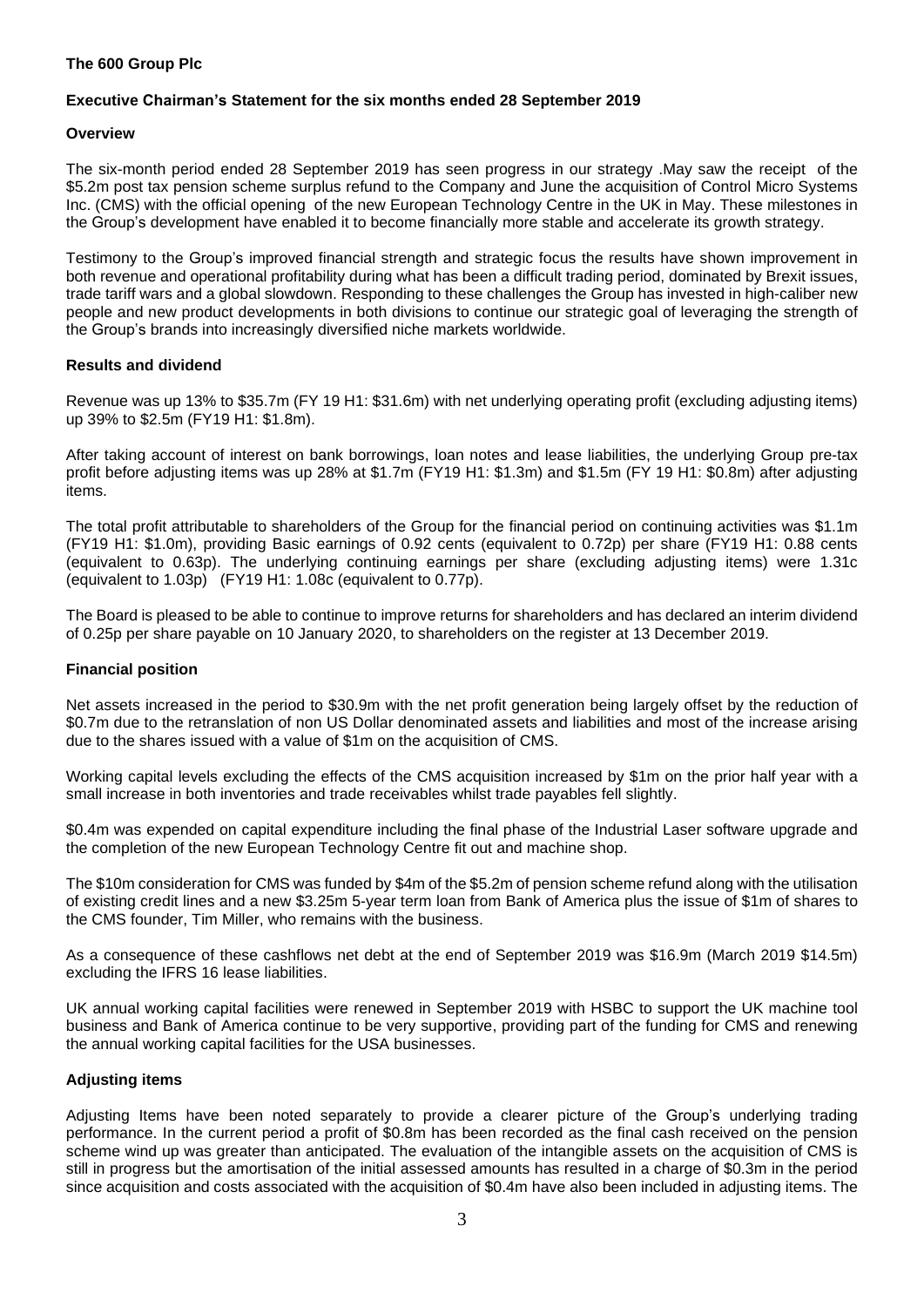amortisation of the loan note discounting and costs of \$0.3m are shown as adjusting items within finance costs. Taxation at 35% (\$0.3m), in line with the punitive regulations on pension refunds, was deducted at source on the pension scheme refund and the Group was unable to mitigate this against its substantial brought forward tax losses in the UK.

In the prior half-year, a charge of \$1.3m was included as a result of the actuarial effects of transfers by members out of the pension scheme and a profit of \$0.3m was recorded on asset sales. Credit interest on the scheme surplus of \$0.6m and amortization of \$0.1m on the loan notes were recorded in finance costs.

## **Operating activities**

## *Machine tools and precision engineered components*

The UK business has continued to build on the restructured operation and re-launch as Colchester Machine Tool Solutions in the new European Technology Centre. The business saw increases in both revenue and operating profit for the first six months with continued momentum providing an order book currently up over 100% on the same time in the prior year. Given this is against a backdrop of uncertainty created by Brexit and declining industry statistics we believe that he business is gaining market share.

The USA business revenue was down 2% on the previous half year in a market which the USMTO is reporting a 17% decline in metal cutting since the start of 2019, with trade war concerns and tariffs weighing heavily on customer sentiment. As a result of efficiency savings, however, the business has been able to increase operating profits by 15% on the same period last year and again the statistics would indicate this business is more than holding its own against the competition.

The Australian business has seen a small decline in revenue against the previous year and is in the process of a period of restructuring in a market which remains affected by sluggish customer sentiment.

The business and asset sale of the discontinued Gamet Bearings operation was concluded on 9 October 2019 with the receipt of the \$0.45m proceeds reducing UK bank debt. The sale of the Colchester property is expected to be concluded in the near future. The results of this operation are disclosed as a discontinued operation in the Consolidated Income Statement and the assets held for sale separately disclosed in the Statement of Financial Position.

The results of the division were as follows:

|                   | <b>FY20 H1</b> | <b>FY19 H1</b><br>(Restated) |  |
|-------------------|----------------|------------------------------|--|
|                   | \$m            | \$m                          |  |
| Revenues          | 22.62          | 21.96                        |  |
| Operating profit* | 1.66           | 1.37                         |  |
| Operating margin* | 7.3%           | 6.2%                         |  |

\*from continuing operations, before adjusting items.

## *Industrial Laser systems*

The TYKMA Electrox business has continued to see a change in the mix of its sales with a continuing increase in the commodity end of the market where it has a competitive product in the Lasergear range and a move into the higher end specialist solutions sector where its proprietary software and technical capabilities are proving successful and which has led to an overall improvement in margins.

The acquisition of CMS in June has enhanced the Group's capabilities and added a number of new competencies, in vision and robotics in particular, which provide bespoke solutions to high end customers in the medical, pharmaceutical and aerospace sectors. The CMS business has performed well since acquisition (see note 11) and has a good pipeline of contracts.

The two businesses are benefitting from each other's strengths with a strong sales and marketing team in TYKMA Electrox and an enhanced engineering expertise in CMS combining to give improved laser processing solutions to the market.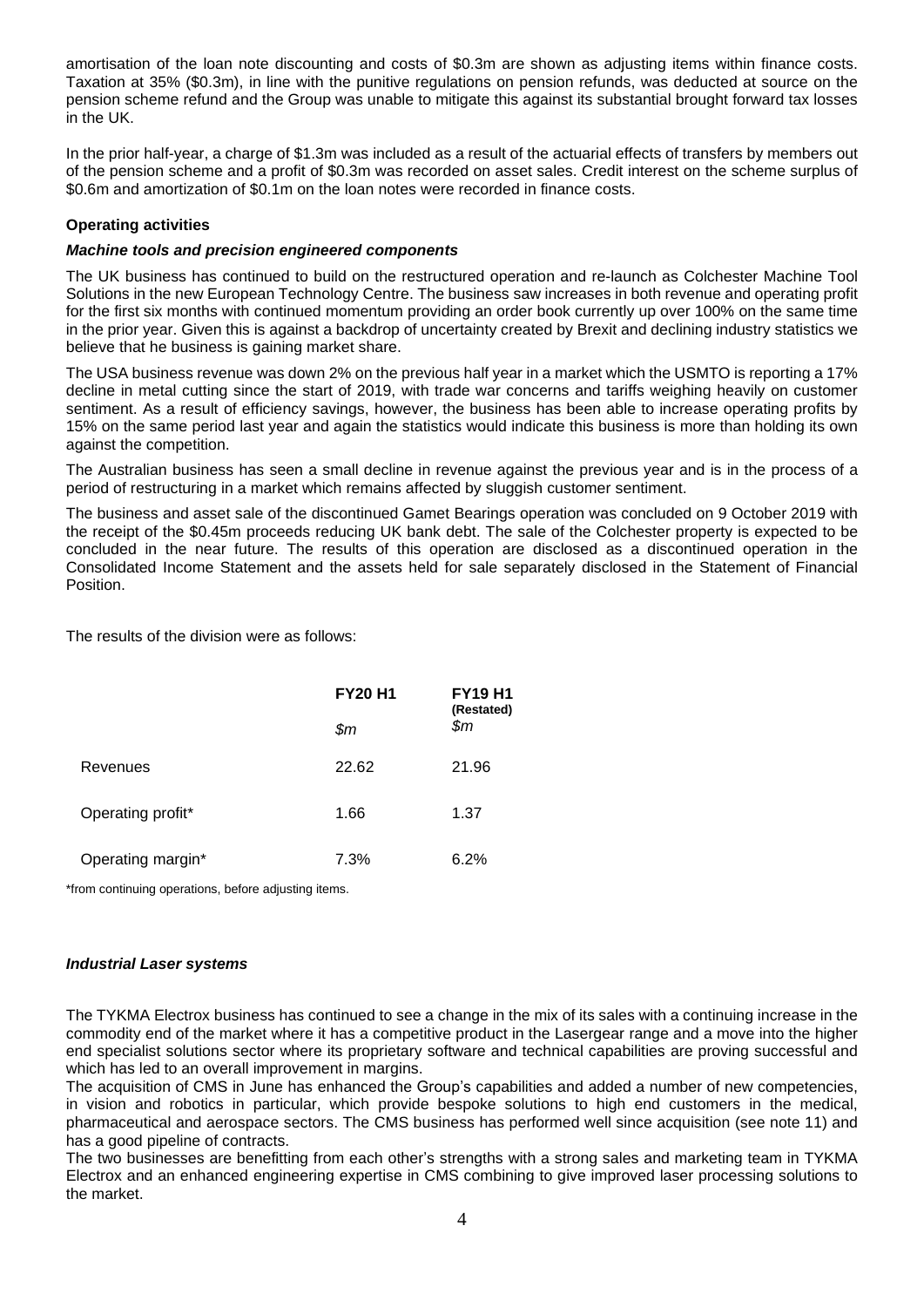|                   | <b>FY20 H1</b><br>\$m\$ | <b>FY19 H1</b><br>\$m\$ |
|-------------------|-------------------------|-------------------------|
| Revenues          | 13.04                   | 9.68                    |
| Operating profit* | 1.82                    | 1.12                    |
| Operating margin* | 14.0%                   | 11.6%                   |

\*from continuing operations, before adjusting items.

## **Summary and outlook**

This period has seen further progress in our strategy to build a global industrial business. The de-risking of the Group, both operationally and financially, has created a platform from which we are now beginning to leverage the strength of the Group's brands and grow the business into increasingly diversified niche markets worldwide both organically and by acquisition.

The Group has made headway despite certain macro-economic and political uncertainties across our end markets and although these may still create some short term disruption the Board believes in the long term fundamental of our businesses and the strategy they are now enacting and is optimistic for the long-term future.

**Paul Dupee Executive Chairman 2 December 2019 The 600 Group Plc**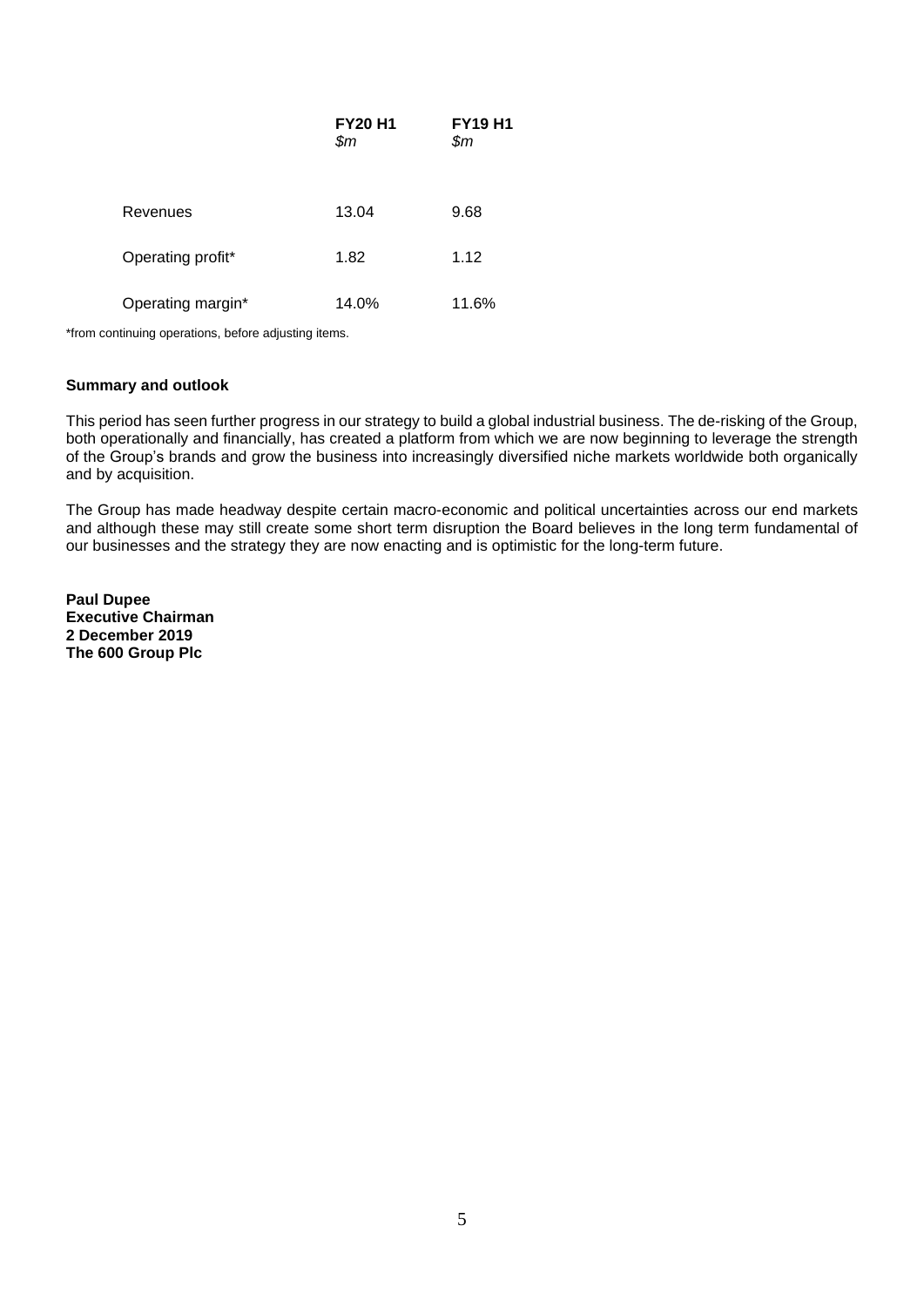## **Condensed consolidated income statement (unaudited)**

For the 26 week period ended 28 September 2019

.

|                                                                                                   |                  |                |                | Restated                 | Restated                 | Restated  |           |
|---------------------------------------------------------------------------------------------------|------------------|----------------|----------------|--------------------------|--------------------------|-----------|-----------|
|                                                                                                   | <b>Before</b>    |                | After          | Before                   |                          | After     |           |
|                                                                                                   | <b>Adjusting</b> | Adjusting      | Adjusting      | Adjusting                | Adjusting                | Adjusting |           |
|                                                                                                   | Items            | Items          | Items          | Items                    | Items                    | Items     |           |
|                                                                                                   | 26 weeks         | 26 weeks       | 26 weeks       | 26 weeks                 | 26 weeks                 | 26 weeks  | 52 weeks  |
|                                                                                                   | ended 28         | ended 28       | ended 28       | ended 29                 | ended 29                 | ended 29  | ended 30  |
|                                                                                                   | September        | September      | September      | September                | September                | September | March     |
|                                                                                                   | 2019             | 2019           | 2019           | 2018                     | 2018                     | 2018      | 2019      |
|                                                                                                   | \$000            | \$000          | \$000          | \$000                    | \$000                    | \$000     | \$000     |
| Continuing                                                                                        |                  |                |                |                          |                          |           |           |
| Revenue                                                                                           | 35,657           |                | 35,657         | 31,641                   |                          | 31,641    | 65,167    |
| Cost of sales                                                                                     | (22, 922)        |                | (22, 922)      | (20, 095)                | $\blacksquare$           | (20, 095) | (41, 641) |
| <b>Gross profit</b>                                                                               | 12,735           |                | 12,735         | 11,546                   | $\overline{\phantom{a}}$ | 11,546    | 23,526    |
| Net operating expenses                                                                            | (10, 209)        | $\blacksquare$ | (10, 209)      | (9, 724)                 | ÷                        | (9, 724)  | (18, 269) |
| Adjusting Items in operating expenses                                                             |                  | (713)          | (713)          |                          | (964)                    | (964)     | (1,786)   |
| <b>Operating profit/(loss)</b>                                                                    | 2,526            | (713)          | 1,813          | 1,822                    | (964)                    | 858       | 3,471     |
| Profit on disposal of pension scheme                                                              |                  | 809            | 809            |                          |                          |           |           |
| <b>Bank interest</b>                                                                              |                  |                |                |                          |                          |           | 35        |
| Interest on pension surplus                                                                       |                  |                |                |                          | 649                      | 649       | 1255      |
| Loan note adjustment                                                                              |                  |                |                |                          |                          |           | 822       |
| <b>Financial income</b>                                                                           | ٠                |                | $\blacksquare$ | $\overline{\phantom{0}}$ | 649                      | 649       | 2,112     |
| Bank and other interest                                                                           | (662)            |                | (662)          | (523)                    | $\overline{a}$           | (523)     | (1,236)   |
| Interest on lease liabilities                                                                     | (201)            |                | (201)          |                          |                          |           |           |
| Loan note amortisation                                                                            |                  | (259)          | (259)          |                          | (138)                    | (138)     |           |
| <b>Financial expense</b>                                                                          | (863)            | (259)          | (1, 122)       | (523)                    | (138)                    | (661)     | (1,236)   |
|                                                                                                   |                  |                |                |                          |                          |           |           |
| <b>Profit before tax</b>                                                                          | 1,663            | (163)          | 1,500          | 1,299                    | (453)                    | 846       | 4,347     |
| Income tax charge                                                                                 | (155)            | (283)          | (438)          | (74)                     | 231                      | 157       | (114)     |
| Profit for the period on continuing<br>activities attributable to equity holders of<br>the parent | 1,508            | (446)          | 1,062          | 1,225                    | (222)                    | 1,003     | 4,233     |
| (Loss)/profit on discontinued activity                                                            | (73)             | (93)           | (166)          | (13)                     | $\blacksquare$           | (13)      | (1, 107)  |
| Profit for the period attributable to equity<br>holders of the parent                             | 1,435            | (539)          | 896            | 1,212                    | (222)                    | 990       | 3,126     |
| <b>Basic EPS</b>                                                                                  | 1.31c            | (0.39c)        | 0.92c          | 1.08c                    | (0.20c)                  | 0.88c     | 3.75c     |
| <b>Diluted EPS</b>                                                                                | 1.27c            | (0.38c)        | 0.89c          | 1.07c                    | (0.19c)                  | 0.88c     | 3.71c     |
| Basic EPS after discontinued                                                                      | 1.24c            | (0.47c)        | 0.77c          | 1.07c                    | (0.20c)                  | 0.87c     | 2.77c     |
| Diluted EPS after discontinued                                                                    | 1.21c            | (0.46c)        | 0.75c          | 1.06c                    | (0.19c)                  | 0.87c     | 2.74c     |

The comparative figures have been adjusted for the result of Gamet Bearings which is shown as a discontinued operation and the effects of the adoption of IFRS 15 and IFRS 9.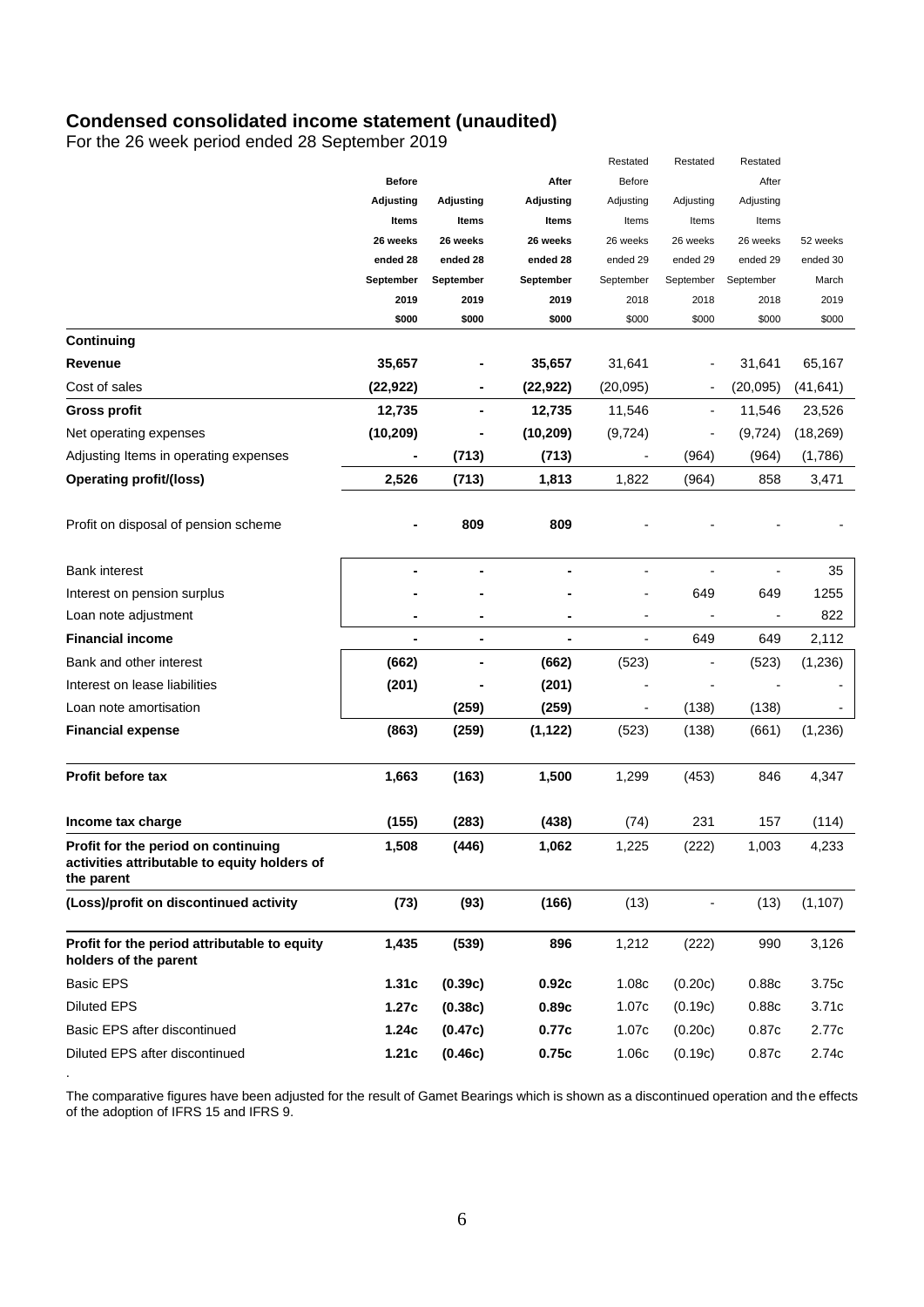# **Condensed consolidated statement of**

## **comprehensive income (unaudited)**

For the 26 week period ended 28 September 2019

|                                                                                             | 26 weeks     | 26 weeks     | 52 weeks  |
|---------------------------------------------------------------------------------------------|--------------|--------------|-----------|
|                                                                                             | <b>Ended</b> | Ended        | Ended     |
|                                                                                             | 28 September | 29 September | 30 March  |
|                                                                                             | 2019         | 2018         | 2019      |
|                                                                                             | \$000        | \$000        | \$000     |
| Profit for the period                                                                       | 896          | 990          | 3,126     |
| Other comprehensive (expense)/income:                                                       |              |              |           |
| Items that will not be reclassified to the Income Statement:                                |              |              |           |
| Re-measurement of the net defined benefit asset                                             |              | (43, 476)    | (43,083)  |
| Deferred taxation                                                                           |              | 15,217       | 15,071    |
| Total items that will not be reclassified to the Income<br><b>Statement:</b>                |              | (28, 259)    | (28, 012) |
| Items that are or may in the future be reclassified to the Income<br>Statement:             |              |              |           |
| Foreign exchange translation differences                                                    | (673)        | (1,202)      | (3,005)   |
| Total items that are or may be reclassified subsequently to the<br><b>Income Statement:</b> | (673)        | (1,202)      | (3,005)   |
| Other comprehensive income/(expense) for the period, net of<br>income tax                   | 223          | (29, 461)    | (31, 017) |
| Total comprehensive income/(expense) for the period                                         | 223          | (28, 471)    | (27, 891) |

Restated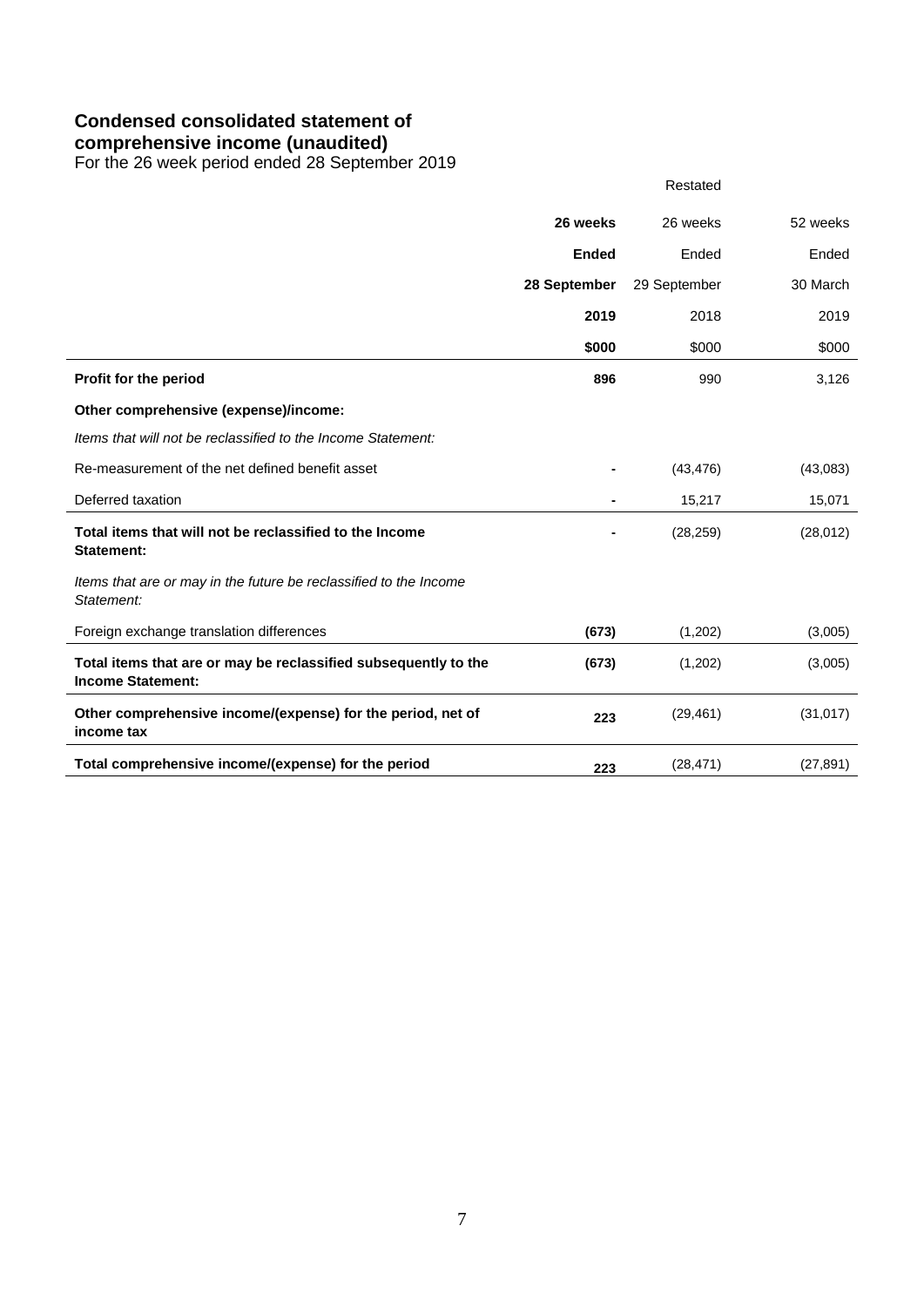## **Condensed consolidated statement of financial position (unaudited)**

As at 28 September 2019

|                                    |              | Restated     |           |
|------------------------------------|--------------|--------------|-----------|
|                                    | As at        | As at        | As at     |
|                                    | 28 September | 29 September | 30 March  |
|                                    | 2019         | 2018         | 2019      |
|                                    | \$000        | \$000        | \$000     |
| <b>Non-current assets</b>          |              |              |           |
| Property, plant and equipment      | 4,109        | 3,914        | 3,435     |
| Goodwill                           | 15,112       | 10,329       | 10,329    |
| Other Intangible assets            | 1,260        | 864          | 1,110     |
| Employee benefits                  |              | 6,889        |           |
| Deferred tax assets                | 4,603        | 4,836        | 4,578     |
| Right of use assets                | 10,260       |              |           |
|                                    | 35,344       | 26,832       | 19,452    |
| <b>Current assets</b>              |              |              |           |
| Inventories                        | 22,698       | 19,727       | 19,030    |
| Trade and other receivables        | 10,379       | 8,954        | 9,163     |
| Employee benefits                  |              |              | 7,459     |
| Taxation                           | 189          | 62           | 294       |
| Assets classified as held for sale | 949          |              | 1,108     |
| Cash and cash equivalents          | 2,534        | 754          | 948       |
|                                    | 36,749       | 29,497       | 38,002    |
| <b>Total assets</b>                | 72,093       | 56,329       | 57,454    |
| <b>Non-current liabilities</b>     |              |              |           |
| Employee benefits                  | (1, 274)     | (1,309)      | (1, 239)  |
| Loans and other borrowings         | (12, 160)    | (11, 381)    | (10, 173) |
| Lease Liabilities                  | (8, 861)     |              |           |
| Deferred tax liability             | (249)        | (2, 489)     |           |
|                                    | (22, 544)    | (15, 179)    | (11, 412) |
| <b>Current liabilities</b>         |              |              |           |
| Trade and other payables           | (9,059)      | (6, 371)     | (8,095)   |
| Deferred tax liability             |              |              | (2,541)   |
| Lease Liabilities                  | (1, 482)     |              |           |
| Provisions                         | (827)        | (302)        | (447)     |
| Loans and other borrowings         | (7, 271)     | (6, 474)     | (5,316)   |
|                                    | (18, 639)    | (13, 147)    | (16, 399) |
| <b>Total liabilities</b>           | (41, 183)    | (28, 326)    | (27, 811) |
| <b>Net assets</b>                  | 30,910       | 28,003       | 29,643    |
|                                    |              |              |           |
|                                    |              |              |           |
| Shareholders' equity               |              |              |           |
| Called-up share capital            | 1,803        | 1,746        | 1,746     |
| Share premium account              | 3,828        | 2,885        | 2,885     |
| Revaluation reserve                | 1,149        | 1,149        | 1,149     |
| Equity reserve                     | 201          | 201          | 201       |
| Translation reserve                | (7, 197)     | (6, 130)     | (6, 524)  |
| Retained earnings                  | 31,126       | 28,152       | 30,186    |
| <b>Total equity</b>                | 30,910       | 28,003       | 29,643    |
|                                    |              |              |           |

The comparative figures have been adjusted for the effects of the adoption of IFRS 15 and IFRS 9.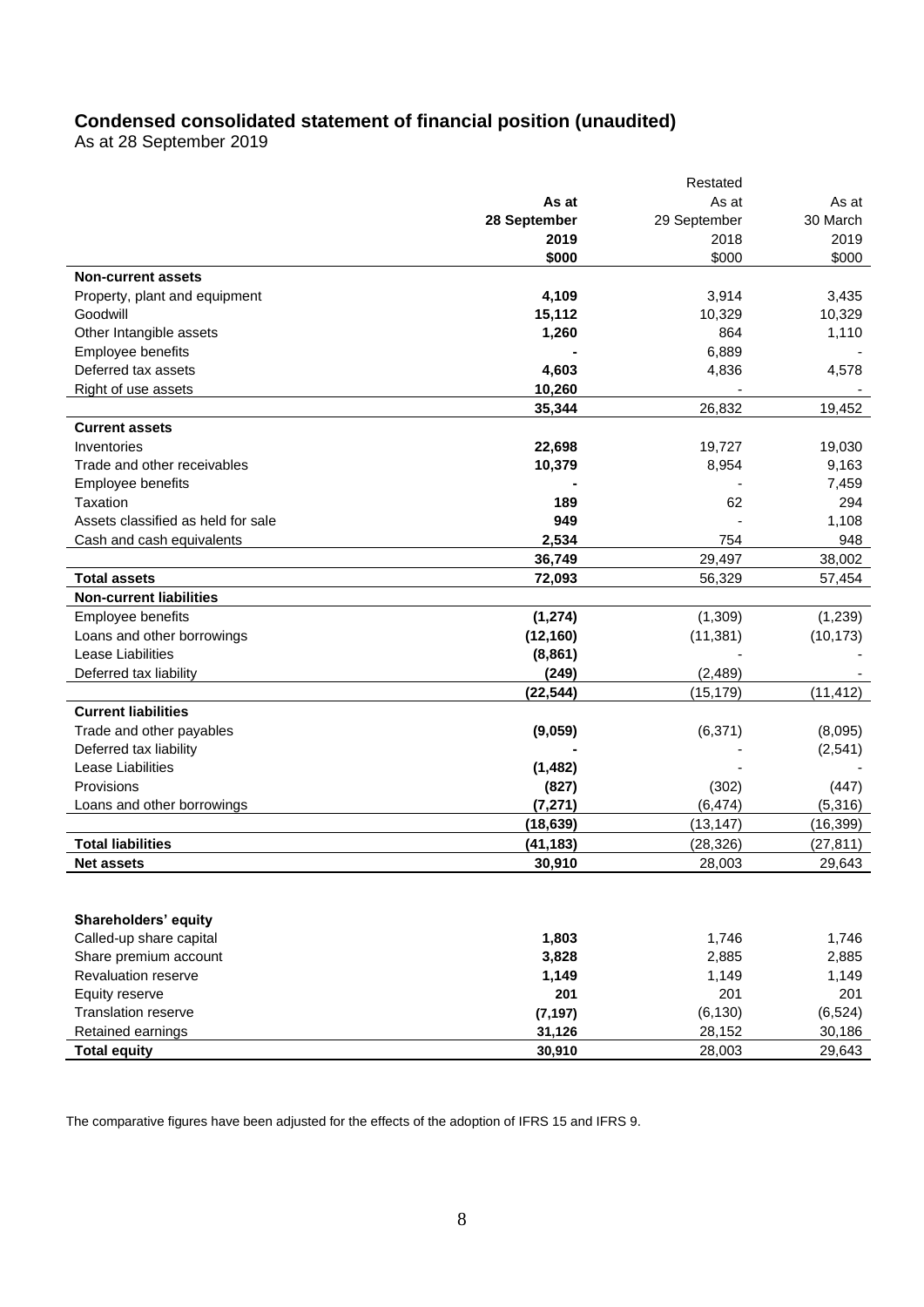## **Consolidated statement of changes in equity (unaudited)**

As at 28 September 2019

|                                 | Ordinary | Share   |                              |                         |                |           |           |
|---------------------------------|----------|---------|------------------------------|-------------------------|----------------|-----------|-----------|
|                                 | share    | premium |                              | Revaluation Translation | Equity         | Retained  |           |
|                                 | capital  | account | reserve                      | reserve                 | reserve        | Earnings  | Total     |
|                                 | \$000    | \$000   | \$000                        | \$000                   | \$000          | \$000     | \$000     |
| At 31 March 2018                | 1,746    | 2,885   | 1,149                        | (3,519)                 | 201            | 56,131    | 58,593    |
| Profit for the period           |          |         |                              |                         |                | 990       | 990       |
| Other comprehensive income:     |          |         |                              |                         |                |           |           |
| Foreign currency translation    |          |         |                              | (2,611)                 |                |           | (2,611)   |
| Net defined benefit asset mymt  |          |         |                              |                         |                | (43, 476) | (43, 476) |
| Deferred tax                    |          |         |                              |                         |                | 15,217    | 15,217    |
| Total comprehensive income      |          |         |                              | (2,611)                 | $\overline{a}$ | (27,269)  | (29, 880) |
| Transactions with owners:       |          |         |                              |                         |                |           |           |
| Dividends                       |          |         |                              |                         |                | (738)     | (738)     |
| Credit for share-based payments |          |         |                              |                         |                | 28        | 28        |
| Total transactions with owners  |          |         |                              |                         | ÷              | (710)     | (710)     |
| At 29 September 2018            | 1,746    | 2,885   | 1,149                        | (6, 130)                | 201            | 28,152    | 28,003    |
| Profit for the period           |          |         |                              |                         |                | 2,136     | 2,136     |
| Other comprehensive income:     |          |         |                              |                         |                |           |           |
| Foreign currency translation    |          |         |                              | (394)                   |                |           | (394)     |
| Net defined benefit asset mymt  |          |         |                              |                         |                | 393       | 393       |
| Deferred tax                    |          |         |                              |                         |                | (146)     | (146)     |
| Total comprehensive income      |          |         | $\frac{1}{2}$                | (394)                   | ٠              | 2,383     | 1,989     |
| Transactions with owners:       |          |         |                              |                         |                |           |           |
| Dividends                       |          |         |                              |                         |                | (366)     | (366)     |
| Credit for share-based payments |          |         | $\qquad \qquad \blacksquare$ | ÷                       | ÷              | 17        | 17        |
| Total transactions with owners  |          |         |                              |                         | ٠              | (349)     | (349)     |
| At 30 March 2019                | 1,746    | 2,885   | 1,149                        | (6, 524)                | 201            | 30,186    | 29,643    |
| Profit for the period           |          |         |                              |                         |                | 896       | 896       |
| Other comprehensive income:     |          |         |                              |                         |                |           |           |
| Foreign currency translation    |          |         |                              | (673)                   |                |           | (673)     |
| Net defined benefit asset mvmt  |          |         |                              |                         |                |           |           |
| Deferred tax                    |          |         |                              |                         |                |           |           |
| Total comprehensive income      |          | ۰       | ۰                            | (673)                   |                | 896       | 223       |
| Transactions with owners:       |          |         |                              |                         |                |           |           |
| Share capital subscribed for    | 57       | 943     |                              | -                       | ۰              | -         | 1,000     |
| Credit for share-based payments |          |         |                              |                         |                | 44        | 44        |
| Total transactions with owners  | 57       | 943     |                              | ۰                       | ۰              | 44        | 1,044     |
| At 28 September 2019            | 1,803    | 3,828   | 1,149                        | (7, 197)                | 201            | 31,126    | 30,910    |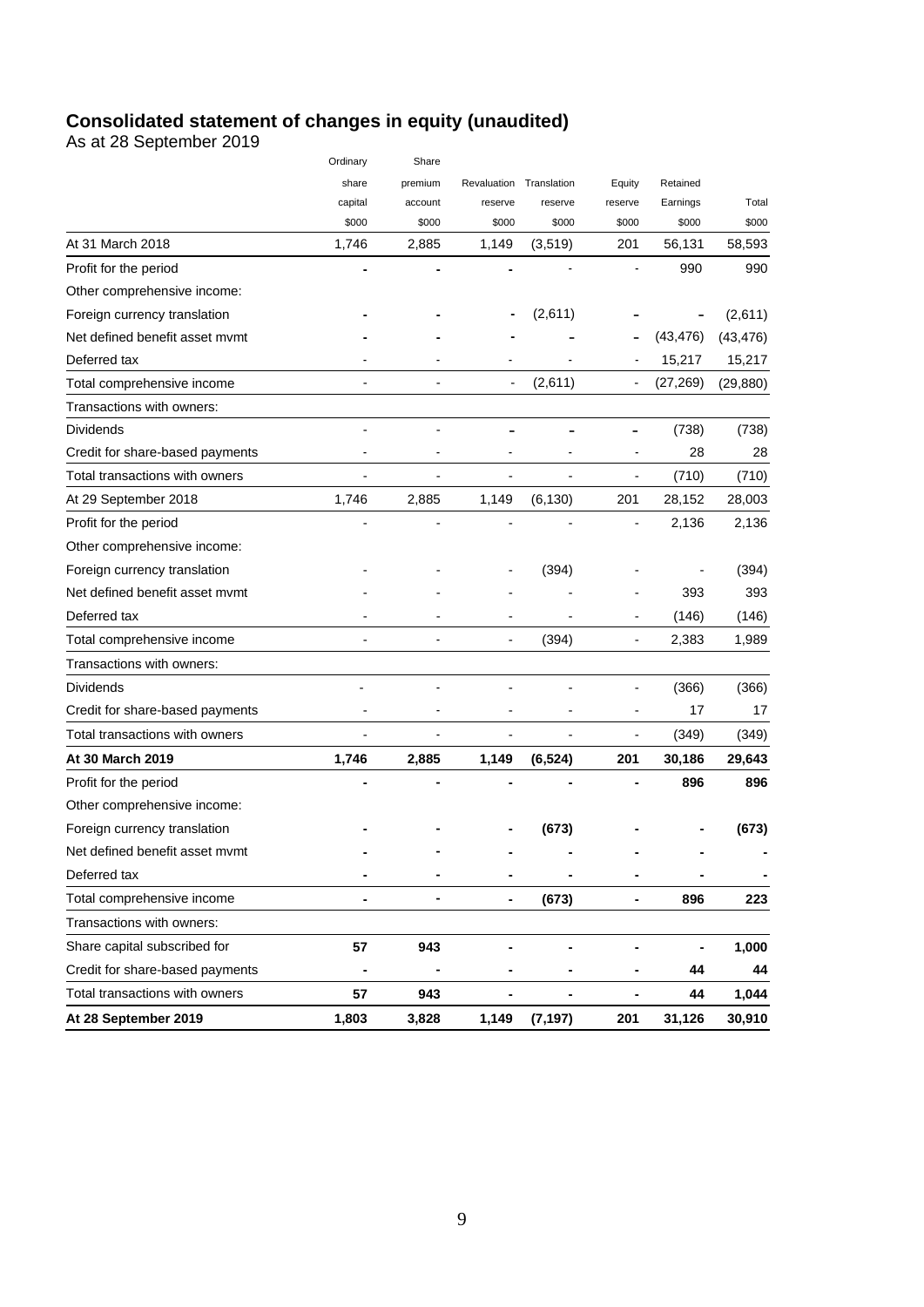## **Condensed consolidated cash flow statement (unaudited) For the 26 week period ended 28 September 2019**

|                                                                                      |              | Restated      |                 |
|--------------------------------------------------------------------------------------|--------------|---------------|-----------------|
|                                                                                      | 26 weeks     | 26 weeks      | 52 weeks        |
|                                                                                      | ended        | ended         | Ended           |
|                                                                                      | 28 September | 29 September  | 30 March        |
|                                                                                      | 2019         | 2018          | 2019            |
|                                                                                      | \$000        | \$000         | \$000           |
| Cash flows from operating activities                                                 |              |               |                 |
| Profit for the period                                                                | 896          | 990           | 3,126           |
| <b>Adjustments for:</b>                                                              |              |               |                 |
| Amortisation of development expenditure                                              | 13           | 5             | 73              |
| Depreciation                                                                         | 375          | 295           | 540             |
| Amortisation of IFRS16 Right of use assets                                           | 610          |               |                 |
| Amortisation of acquisition intangibles                                              | 322          |               |                 |
| Net financial expense/(income)                                                       | 1,122        | 12            | (876)           |
| Non-cash adjusting items                                                             |              | 294           | 2,238           |
| Net pension charge                                                                   |              | 1,308         |                 |
| Profit on disposal of pension                                                        | (809)        |               |                 |
| (Profit)/loss on disposal of fixed assets                                            | 8            | (343)         | (461)           |
| Equity share option expense                                                          | 44           | 28            | 45              |
| Income tax expense/(credit)                                                          | 438          | (157)         | 114             |
| Operating cash flow before changes in working capital and                            | 3,019        | 2,432         | 4,799           |
| provisions                                                                           |              |               |                 |
| (Increase) / decrease in trade and other receivables                                 | (577)        | 308           | (451)           |
| (increase)/decrease in inventories                                                   | (3, 176)     | (194)         | (730)           |
| Increase/(Decrease) in trade and other payables                                      | 400          | (2,531)       | (352)           |
| Employee benefit contributions                                                       |              | (13)          | (13)            |
| Cash generated from/(used in) operations                                             | (334)        | 2             | 3,253           |
| Interest paid                                                                        | (451)        | (523)         | (1, 236)        |
| Income tax paid                                                                      | (14)         | (382)         | (125)           |
| Net cash flows from operating activities                                             | (799)        | (903)         | 1,892           |
| Cash flows from investing activities                                                 |              |               |                 |
| Interest received                                                                    |              |               | 1               |
| Payment for acquisition of subsidiary, net of cash acquired                          | (6,062)      |               |                 |
| Proceeds from pension scheme disposal                                                | 5,213        |               |                 |
| Proceeds from sale of property, plant and equipment                                  |              | 344           | 514             |
| Purchase of property, plant and equipment                                            | (253)        | (404)         | (1, 245)        |
| Development expenditure capitalised<br>Proceeds from sale of development expenditure | (107)        | (497)         | (1, 399)<br>639 |
| Net cash from investing activities                                                   |              |               |                 |
|                                                                                      | (1, 209)     | (557)         | (1, 490)        |
| Cash flows from financing activities<br>Dividends paid                               |              | (736)         | (1, 104)        |
| Proceeds from external borrowing                                                     | 4,388        | 1,328         | 2               |
| IFRS 16 Lease payments                                                               | (716)        |               |                 |
| Net finance lease expenditure                                                        | (30)         | (21)          | 59              |
|                                                                                      |              |               |                 |
| Net cash flows from financing activities                                             | 3,642        | 571           | (1,043)         |
| Net increase/(decrease) in cash and cash equivalents                                 | 1,634<br>948 | (889)         | (641)           |
| Cash and cash equivalents at the beginning of the period                             | (48)         | 1,676<br>(33) | 1,676           |
| Effect of exchange rate fluctuations on cash held                                    |              |               | (87)            |
| Cash and cash equivalents at the end of the period                                   | 2,534        | 754           | 948             |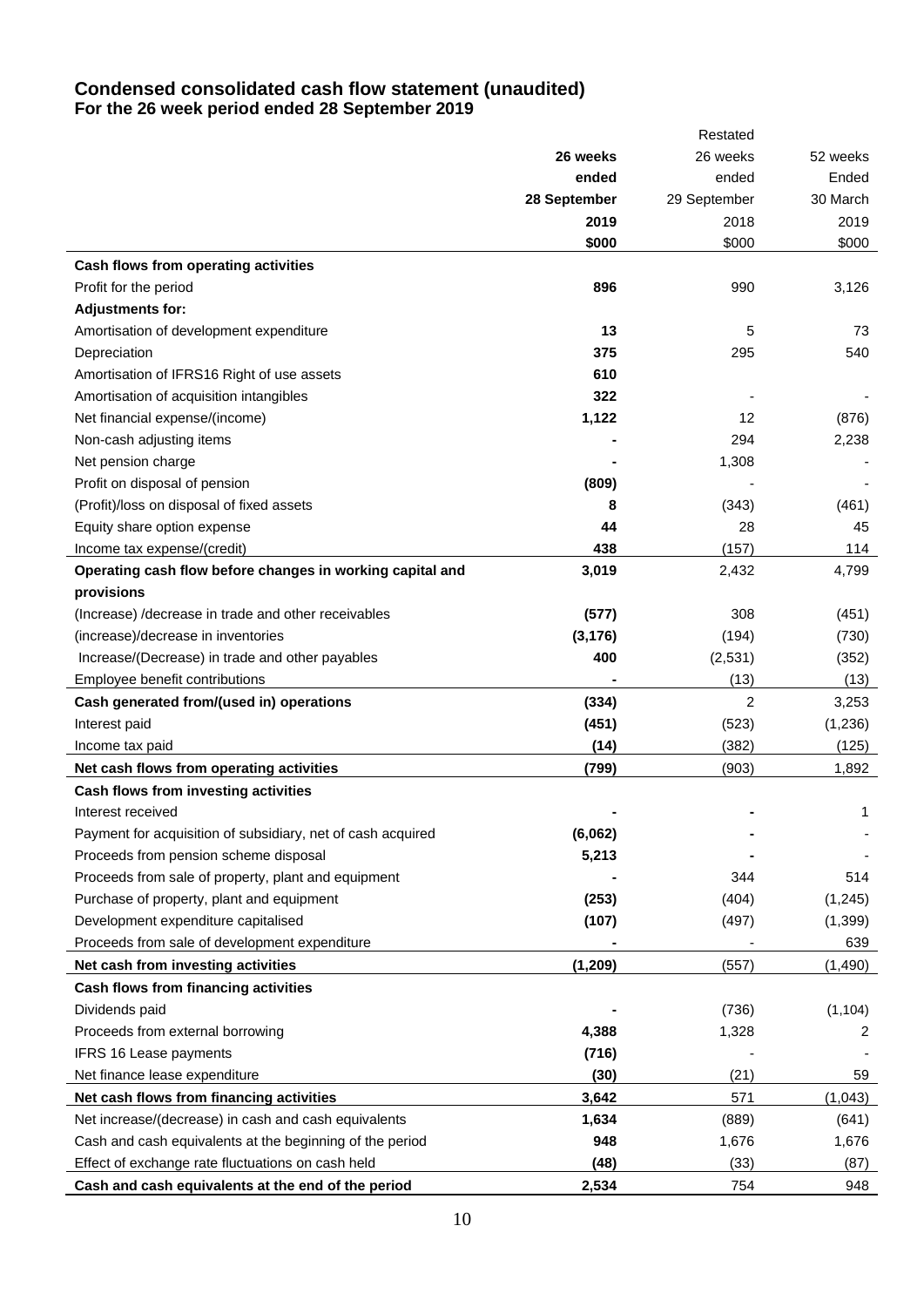# **Notes relating to the condensed consolidated financial statements**

For the 26-week period ended 28 September 2019

#### **1. Basis of preparation and accounting policies**

These interim consolidated financial statements have been prepared using accounting policies based on International Financial Reporting Standards (IFRS and IFRIC Interpretations) issued by the International Accounting Standards Board ("IASB") as adopted for use in the EU. They do not include all disclosures that would otherwise be required in a complete set of financial statements and should be read in conjunction with the 30 March 2019 Annual Report. The financial information for the half years ended 28 September 2019 and 29 September 2018 does not constitute statutory accounts within the meaning of Section 434 (3) of the Companies Act 2006 and both periods are unaudited.

The annual financial statements of The 600 Group plc ('the Group') are prepared in accordance with IFRS as adopted by the European Union. The comparative financial information for the year ended 30 March 2019 included within this report does not constitute the full statutory Annual Report for that period. The statutory Annual Report and Financial Statements for 2019 have been filed with the Registrar of Companies. The Independent Auditors' Report on the Annual Report and Financial Statements for the year ended 30 March 2019 was unqualified, did not draw attention to any matters by way of emphasis and did not contain a statement under 498(2) - (3) of the Companies Act 2006.

 The Group has applied the same accounting policies and methods of computation in its interim consolidated financial statements as in its 2019 annual financial statements, except for the adoption of IFRS 16 Leases from 31 March 2019

#### IFRS 16 - Leases

The Group has initially adopted IFRS 16 *Leases* from 31 March 2019. The effect of initially applying this standard is to increase both the assets and liabilities of the Group through the recognition on the balance sheet of the operating leases in respect of rented properties, plant and vehicles.

The group has adopted IFRS 16 using the modified retrospective approach from 31 March 2019 and therefore has not restated comparatives for the previous reporting periods, as permitted under the specific transitional provisions in the standard. The reclassifications and the adjustments arising from the new leasing rules are therefore recognised in the opening balance sheet on 31 March 2019.

#### Adjustments recognised on adoption of IFRS 16

On adoption of IFRS 16, the group recognised lease liabilities in relation to leases which had previously been classified as 'operating leases' under the principles of IAS 17 *Leases*. These liabilities were measured at the present value of the remaining lease payments, discounted using the lessee's incremental borrowing rate as of 31 March 2019. The weighted average lessee's incremental borrowing rate applied to the lease liabilities on 31 March 2019 was 4.05%.

|                                                                                                | \$000   |
|------------------------------------------------------------------------------------------------|---------|
| Operating lease commitments disclosed as at 30 March 2019                                      | 11.248  |
| Discounted using the lessee's incremental borrowing rate of at the date of initial application | (1,865) |
| Lease liability recognised as at 31 March 2019                                                 | 9,383   |
| Of which are:<br>Current lease liabilities                                                     | 408     |
| Non-current lease liabilities                                                                  | 8,975   |
| Lease liability recognised as at 31 March 2019                                                 | 9,383   |

At the date of acquisition CMS held \$1.476m of right of use assets, all of which related to building leases.

The associated right-of-use assets were measured at the amount equal to the lease liability, adjusted by the amount of any prepaid or accrued lease payments relating to that lease recognised in the balance sheet as at 30 March 2019.

The right of use assets relate to the following asset types:

|                           | 31 March 2019<br>28 September 2019 |       |
|---------------------------|------------------------------------|-------|
|                           | \$000                              | \$000 |
| Properties                | 10,106                             | 9,221 |
| Plant & Machinery         | 54                                 | 64    |
| Vehicles                  | 100                                | 98    |
| Total right of use assets | 10.260                             | 9,383 |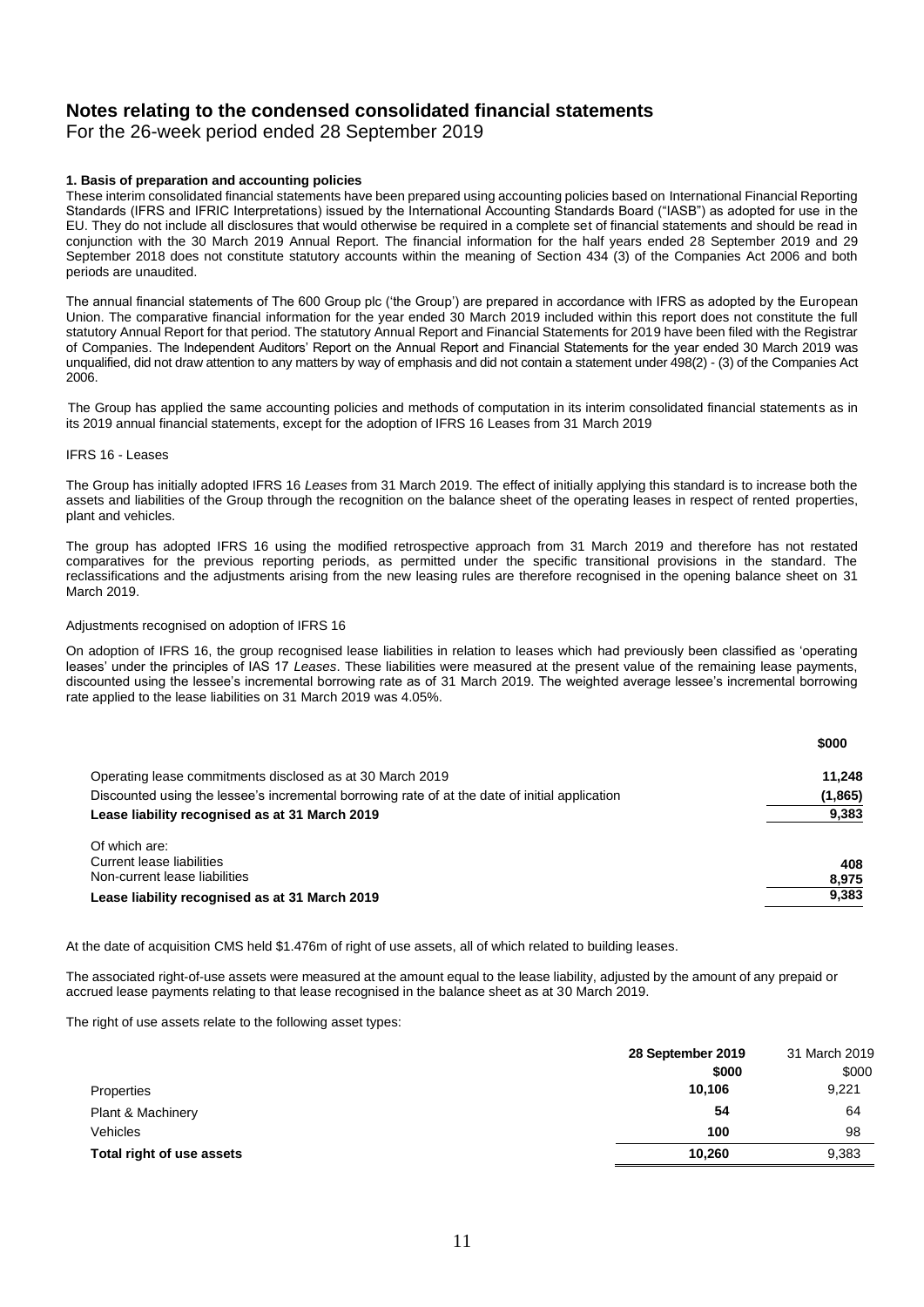The undiscounted payments under the leases fall due as follows:

|                                              | 28 September 2019<br>\$000 |
|----------------------------------------------|----------------------------|
| Up to one year                               | 1,482                      |
| One to five years                            | 5,635                      |
| Over five years                              | 5,275                      |
| Total undiscounted payments due under leases | 12,392                     |

The change in accounting policy affected the following items in the balance sheet on 31 March 2019:

|                                   | 31 March 2019            |
|-----------------------------------|--------------------------|
|                                   | \$000                    |
| Right of use assets               | 9,383                    |
| Lease liabilities                 | (9, 383)                 |
| Net impact upon retained earnings | $\overline{\phantom{a}}$ |

The introduction of IFRS16 did not have an impact upon the Group's recognised deferred tax balances.

Impact on segment disclosures and earnings per share

Adjusted EBITDA, segment assets and segment liabilities for September 2019 all increased as a result of the change in accounting policy. Lease liabilities are now included in segment liabilities. The impact on the segments affected by the change in policy are:

|                                                 | <b>Adjusted EBITDA</b><br>\$000 | <b>Segment assets</b><br>\$000 | <b>Segment liabilities</b><br>\$000 |
|-------------------------------------------------|---------------------------------|--------------------------------|-------------------------------------|
| Machine Tools & Precision Engineered Components | 437                             | 7.485                          | (7, 544)                            |
| Industrial Laser Systems                        | 187                             | 2,100                          | (2, 119)                            |
| Head Office & unallocated                       | 92                              | 675                            | (680)                               |
| Total                                           | 716                             | 10.260                         | (10, 343)                           |

Profit for the period was reduced by \$0.08m and Basic Earnings per share was reduced by 0.08c for the six months to 28 September 2019 as a result of the adoption of IFRS 16.

#### Practical expedients applied

In applying IFRS 16 for the first time, the Group has used the following practical expedients permitted by the standard:

- the use of a single discount rate to a portfolio of leases with reasonably similar characteristics;
- reliance on previous assessments on whether leases are onerous;
- the accounting for operating leases with a remaining lease term of less than 12 months as at 31 March 2019 as short-term leases;
- the exclusion of initial direct costs for the measurement of the right-of-use asset at the date of initial application: and
- the use of hindsight in determining the lease term where the contract contains options to extend or terminate the lease.

The group has also elected not to reassess whether a contract is, or contains, a lease at the date of initial application. Instead, for contracts entered into before the transition date the group relied on its assessment made applying IAS 17 and IFRIC 4 Determining whether an Arrangement contains a Lease.

The Group's leasing activities and how these are accounted for.

The Group leases various properties, equipment and cars. Rental contracts are typically made for fixed periods of 3 to 5 years for cars and equipment and 5-15 years for properties. These may have extension options. Lease terms are negotiated on an individual basis and contain a wide range of different terms and conditions. The lease agreements do not impose any covenants, but leased assets may not be used as security for borrowing purposes.

Until the 2019 financial year, leases of property, plant and equipment were classified as either finance or operating leases. Payments made under operating leases (net of any incentives received from the lessor) were charged to profit or loss on a straight-line basis over the period of the lease. From 31 March 2019, leases are recognised as a right-of-use asset and a corresponding liability at the date at which the leased asset is available for use by the group. Each lease payment is allocated between the liability and finance cost. The finance cost is charged to profit or loss over the lease period so as to produce a constant periodic rate of interest on the remaining balance of the liability for each period. The right-of-use asset is depreciated over the shorter of the asset's useful life and the lease term on a straight-line basis.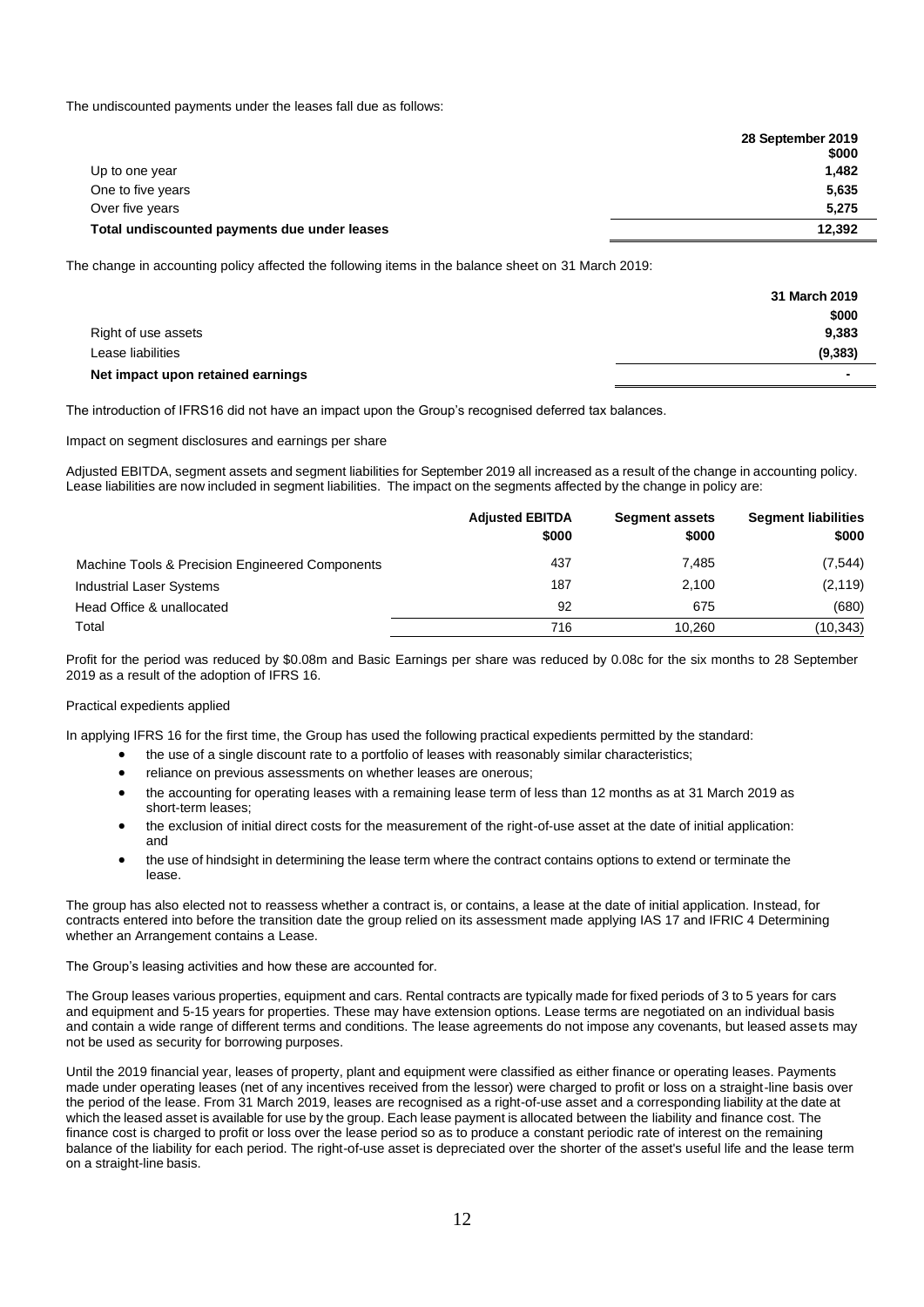Assets and liabilities arising from a lease are initially measured on a present value basis. Lease liabilities include the net present value of the following lease payments (where they exist within a lease):

- fixed payments (including in-substance fixed payments), less any lease incentives receivable;
- variable lease payments that are based on an index or a rate:
- amounts expected to be payable by the lessee under residual value guarantees;
- the exercise price of a purchase option if the lessee is reasonably certain to exercise that option; and
- payments of penalties for terminating the lease, if the lease term reflects the lessee exercising that option.

The lease payments are discounted using the interest rate implicit in the lease. If that rate cannot be determined, the lessee's incremental borrowing rate is used, being the rate that the lessee would have to pay to borrow the funds necessary to obtain an asset of similar value in a similar economic environment with similar terms and conditions.

Right-of-use assets are measured at cost comprising the following:

- the amount of the initial measurement of lease liability;
- any lease payments made at or before the commencement date less any lease incentives received;
- any initial direct costs: and
- restoration costs.

Payments associated with short-term leases and leases of low-value assets are recognised on a straight-line basis as an expense in profit or loss. Short-term leases are leases with a lease term of 12 months or less. Low-value assets comprise small items of workshop equipment, office furniture and machines.

#### **2. SEGMENT ANALYSIS**

IFRS 8 – "Operating Segments" requires operating segments to be identified on the basis of internal reporting about components of the Group that are regularly reviewed by the chief operating decision maker to allocate resources to the segments and to assess their performance. The chief operating decision maker has been identified as the Executive Directors. The Executive Directors review the Group's internal reporting in order to assess performance and allocate resources.

The Executive Directors consider there to be two continuing operating segments being machine tools and precision engineered components and industrial laser systems.

The Executive Directors assess the performance of the operating segments based on a measure of operating profit/(loss). This measurement basis excludes the effects of Special Items from the operating segments. Head Office and unallocated represent central functions and costs.

The following is an analysis of the Group's revenue and results by reportable segment:

|                                                         |                         | <b>Continuing</b> |                    |           |                     |                    |
|---------------------------------------------------------|-------------------------|-------------------|--------------------|-----------|---------------------|--------------------|
| 26 Weeks ended 28 September 2019                        | <b>Machine</b><br>Tools |                   |                    |           |                     |                    |
|                                                         | & Precision             | <b>Industrial</b> |                    |           |                     |                    |
|                                                         | <b>Engineered</b>       | Laser             | <b>Head Office</b> |           |                     |                    |
|                                                         | <b>Components</b>       | <b>Systems</b>    | & unallocated      | Total     | <b>Discontinued</b> | <b>Group Total</b> |
| Segmental analysis of revenue                           | \$000                   | \$000             | \$000              | \$000     | \$000               | \$000              |
| Total revenue                                           | 22,621                  | 13,036            | ٠                  | 35,657    | 867                 | 36,524             |
| Operating profit/(loss) pre adjusting<br>items          | 1,661                   | 1,825             | (960)              | 2,526     | (73)                | 2,453              |
| Adjusting items                                         |                         |                   | (713)              | (713)     | (93)                | (806)              |
| <b>Operating profit/(loss)</b>                          | 1,661                   | 1,825             | (1,673)            | 1,813     | (166)               | 1,647              |
| Other segmental information:                            |                         |                   |                    |           |                     |                    |
| Reportable segment assets                               | 51,381                  | 18,359            | 1,404              | 71,144    | 949                 | 72,093             |
| Reportable segment liabilities                          | (23, 969)               | (6,222)           | (10, 992)          | (41, 183) | $\blacksquare$      | (41, 183)          |
| Intangible & Property, plant and<br>equipment additions | 204                     | 155               | 1                  | 360       | $\blacksquare$      | 360                |
| Depreciation and amortisation                           | 494                     | 416               | 410                | 1,320     |                     | 1,320              |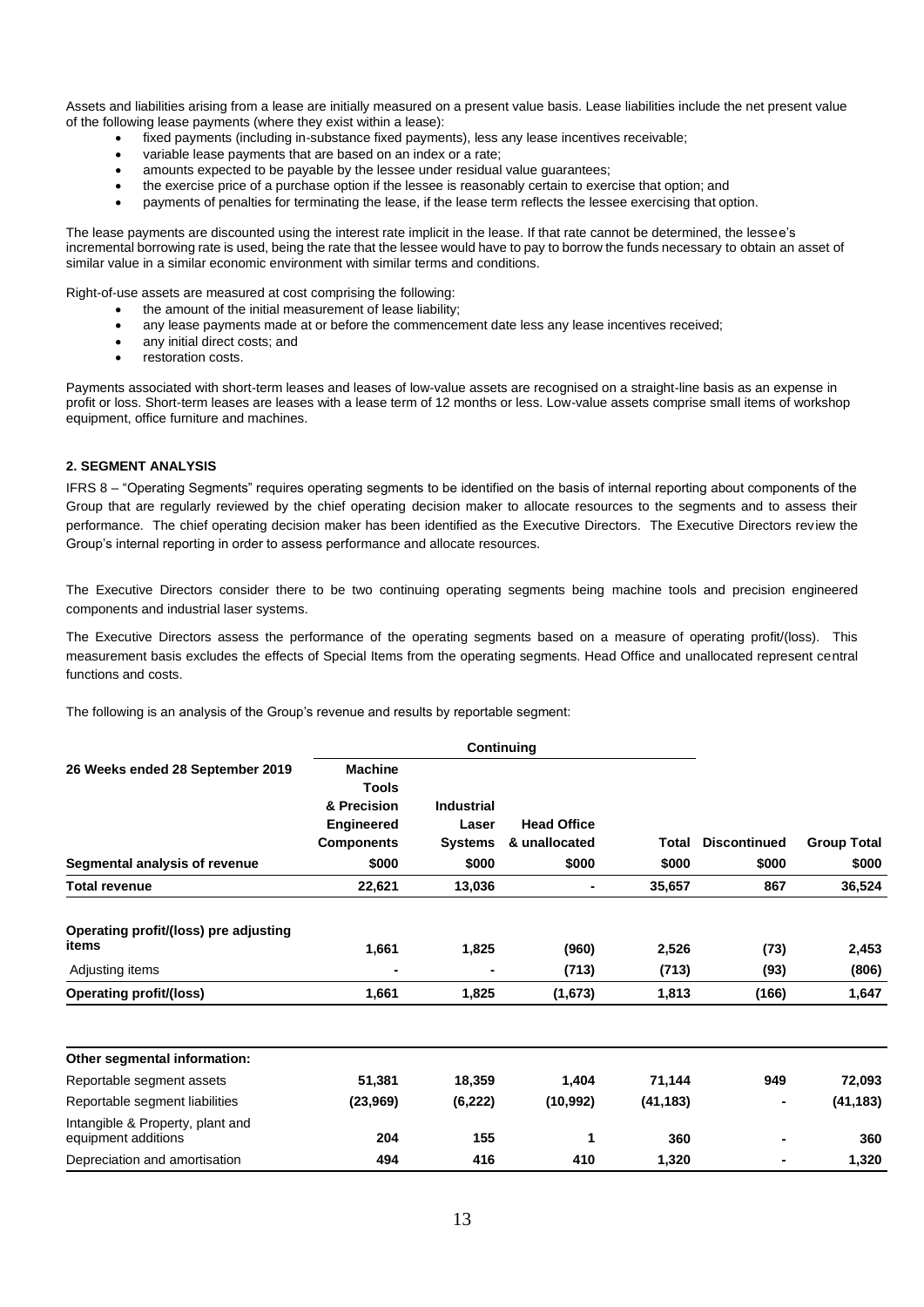## **2. SEGMENT ANALYSIS (continued)**

| Restated                                                |                  | Continuing |                    |           |                |                    |
|---------------------------------------------------------|------------------|------------|--------------------|-----------|----------------|--------------------|
| 26 Weeks ended 29 September 2018                        | Machine<br>Tools |            |                    |           |                |                    |
|                                                         | & Precision      | Industrial |                    |           |                |                    |
|                                                         | Engineered       | Laser      | <b>Head Office</b> |           |                |                    |
|                                                         | Components       | Systems    | & unallocated      | Total     | Discontinued   | <b>Group Total</b> |
| Segmental analysis of revenue                           | \$000            | \$000      | \$000              | \$000     | \$000          | \$000              |
| Total revenue                                           | 21,956           | 9,685      | -                  | 31,641    | 739            | 32,380             |
| Operating profit/(loss) pre adjusting items             |                  |            |                    |           |                |                    |
|                                                         | 1,367            | 1,121      | (666)              | 1,822     | (13)           | 1,809              |
| Adjusting items                                         | 344              |            | (1308)             | (964)     |                | (964)              |
| Operating profit/(loss)                                 | 1,711            | 1,121      | (1, 974)           | 858       | (13)           | 845                |
| Other segmental information:                            |                  |            |                    |           |                |                    |
| Reportable segment assets                               | 38,105           | 9,274      | 8,950              | 56,329    |                | 56,329             |
| Reportable segment liabilities                          | (10, 529)        | (5,017)    | (12,780)           | (28, 326) | $\overline{a}$ | (28, 326)          |
| Intangible & Property, plant and<br>equipment additions | 264              | 637        |                    | 901       |                | 901                |
| Depreciation and amortisation                           | 153              | 146        |                    | 300       | $\blacksquare$ | 300                |

|                                                                         | Continuing                                                  |                                |                                     |           |                          |           |
|-------------------------------------------------------------------------|-------------------------------------------------------------|--------------------------------|-------------------------------------|-----------|--------------------------|-----------|
| 52 Weeks ended 30 March 2019                                            | Machine<br>tools<br>& precision<br>engineered<br>components | Industrial<br>laser<br>systems | <b>Head Office</b><br>& unallocated | Total     | Discontinued Group Total |           |
| Segmental analysis of revenue                                           | \$000                                                       | \$000                          | \$000                               | \$000     | \$000                    | \$000     |
| Total revenue                                                           | 44,575                                                      | 20,592                         |                                     | 65,167    | 1,572                    | 66,739    |
| Segmental analysis of operating profit/(loss) before<br>Adjusting Items | 3,610                                                       | 2,563                          | (916)                               | 5,257     | (146)                    | 5,111     |
| Adjusting Items                                                         | (1, 355)                                                    |                                | (431)                               | (1,786)   | (961)                    | (2,747)   |
| Group operating profit/(loss)                                           | 2,255                                                       | 2,563                          | (1, 347)                            | 3,471     | (1, 107)                 | 2,364     |
| Other segmental information:                                            |                                                             |                                |                                     |           |                          |           |
| Reportable segment assets                                               | 38,666                                                      | 9,492                          | 8,188                               | 56,346    | 1,108                    | 57,454    |
| Reportable segment liabilities                                          | (11,560)                                                    | (4, 496)                       | (11,755)                            | (27, 811) |                          | (27, 811) |
| Fixed asset additions                                                   | 686                                                         | 559                            |                                     | 1,245     |                          | 1,245     |
| Depreciation and amortisation                                           | 275                                                         | 292                            | 46                                  | 613       |                          | 613       |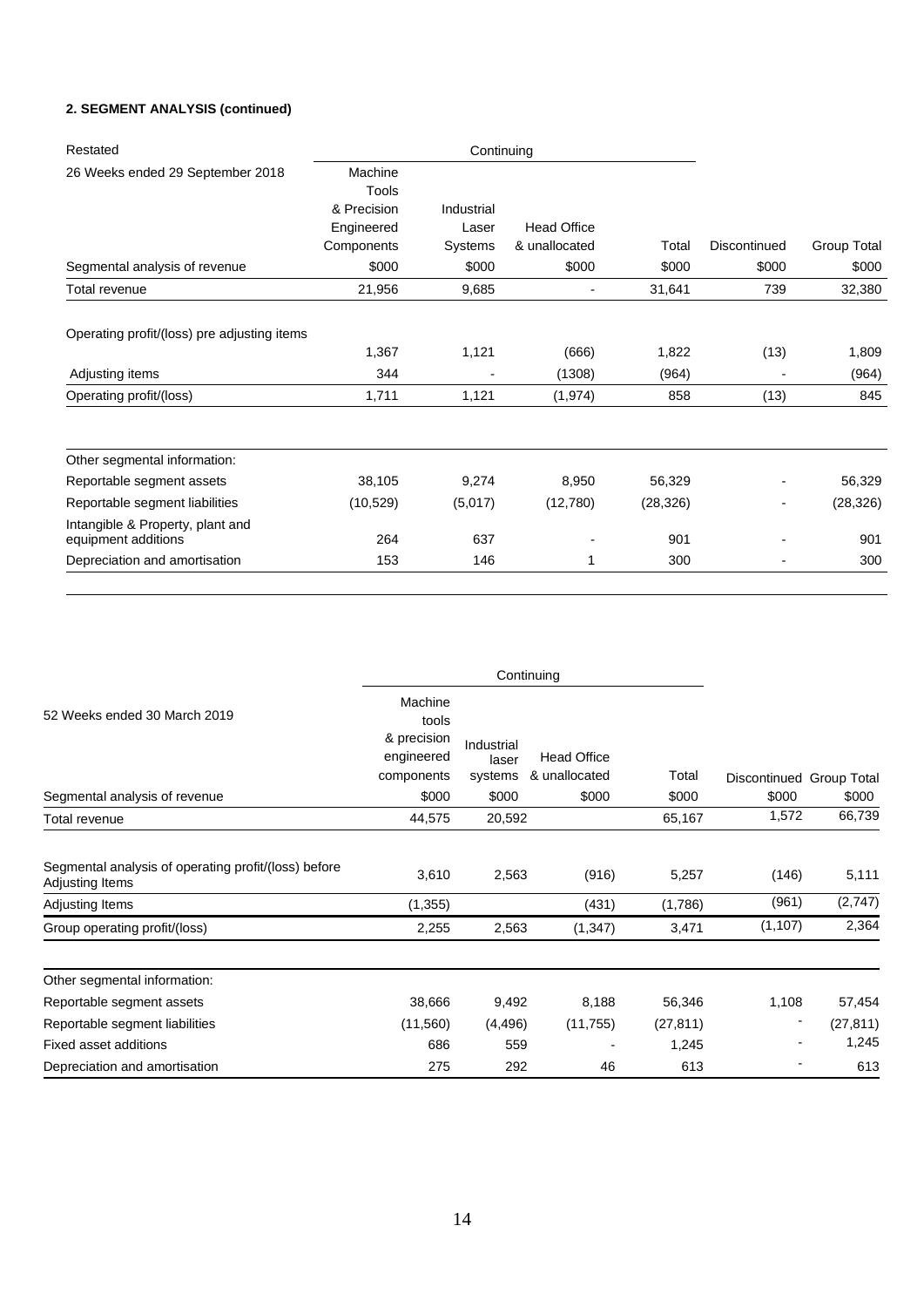#### **3. ADJUSTING ITEMS**

The directors have highlighted transactions which are material and unrelated to the normal trading activity of the Group.

In the opinion of the directors the disclosure of these transactions should be reported separately for a better understanding of the underlying trading performance of the Group. These underlying figures are used by the Board to monitor business performance, form the basis of bonus incentives and are used for the purposes of the bank covenants.

These consist of the entries in relation to the UK final salary scheme in all periods and the profit on the disposal of the Pension scheme. In addition, the adjustment to the carrying value of the amortised loan notes in the prior full year, as a result of the extension of these instruments by a further two years, and the current and prior half-year's amortisation have been included as adjusting items. The items below correspond to the table below;

- a) The wind up of the Group pension scheme was completed in May 2019 but during the year ended March 2019 the trustees undertook a number of exercises to reduce the liabilities of the scheme which had an actuarial cost. Given these had a beneficial effect on the ultimate buy out cost of the scheme they were supported by the Group. A charge of \$1.3m was included as a result of work by the Trustees of the UK pension scheme and the Group in reducing pension liabilities. In the current period a profit on the final scheme wind up of \$0.8m was reported.
- b) In the prior year as a result of the outsourcing of manufacturing in the UK, the existing premises were vacated, and a sublet is in the process of completion. An onerous lease provision of \$0.4m was provided as a result of this and shown in adjusting items.
- c) In the prior periods, credits of \$1.26m and \$0.65m were recorded in financial income in respect of credit interest on the surplus in the final salary pension scheme. No cash was paid to or received from the scheme in respect of these transactions which arise as a pension accounting entry under the required standard.
- d) In the prior year an adjustment to the carrying value of the amortised loan notes was shown as a credit of \$0.8m in financial income with the corresponding charge for amotisation shown in the FY2019 and FY2020 half-years as a financial expense.
- e) In the prior year an amount of \$0.96m was recorded against the value of the Gamet Bearings assets available for sale to bring their carrying value into line with the expected proceeds of sale, less costs to sell which was further adjusted in the current period.
- f) Cost associated with the acquisition of CMS amounted to \$0.38m and amortisation of the acquired intangibles was \$0.32m.

|                                             | 28 September<br>2019 | 29 September<br>2018     | 30 March<br>2019 |
|---------------------------------------------|----------------------|--------------------------|------------------|
|                                             | \$000                | \$000                    | \$000            |
| Items included in operating profit:         |                      |                          |                  |
| Pensions charge (a)                         | ۰                    | (1,308)                  | (1, 277)         |
| Profit on sale of assets                    | -                    | 344                      |                  |
| Acquisition costs (f)                       | (384)                |                          |                  |
| Amortisation of acquisition intangibles (f) | (322)                |                          |                  |
| Pensions legal costs (a)                    | (7)                  | $\overline{\phantom{a}}$ | (78)             |
| Onerous lease charges (b)                   |                      | $\overline{\phantom{a}}$ | (431)            |
|                                             | (713)                | (964)                    | (1,786)          |

#### **Items included in financial income/(expense):**

| Pensions interest on surplus (c)         | ۰     | 649   | 1,255 |
|------------------------------------------|-------|-------|-------|
| Adjustment to loan notes (d)             | ۰     |       | 822   |
| Financial income                         | ۰     | 649   | 2,077 |
| Amortisation of loan note expenses (d)   | (259) | (138) |       |
| Profit on disposal of pension scheme (a) | 809   |       |       |
| Total adjusting items before tax         | (163) | (453) | 291   |
| Income tax on adjusting items            | (283) | 231   | (48)  |
| Total adjusting items after tax          | (446) | (222) | 243   |
| Loss on discontinued activity (e)        | (93)  |       | (961) |
|                                          | (539) | (222) | (718) |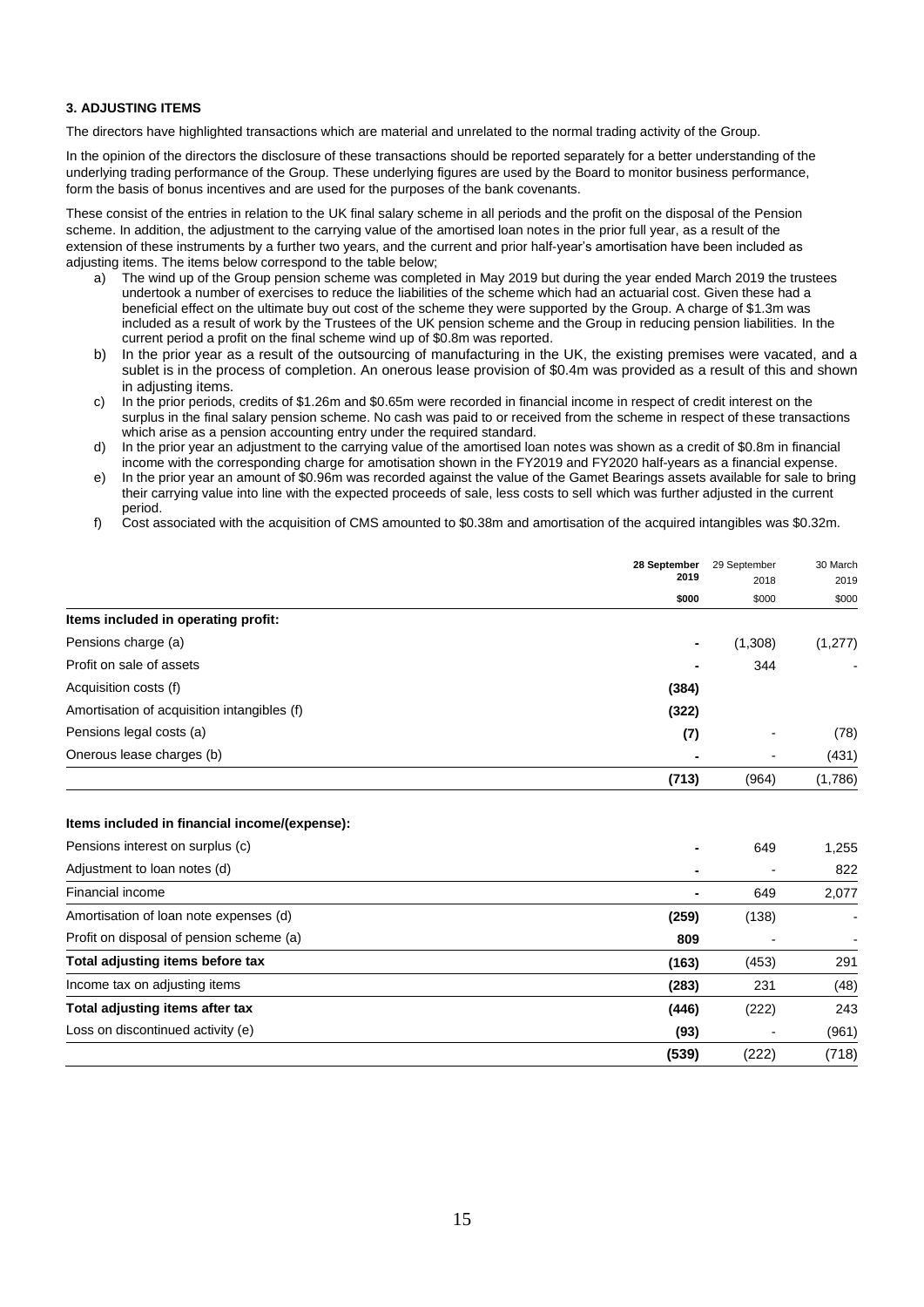## **4. FINANCIAL INCOME AND EXPENSE**

|                                   | 28 September | 29 September | 30 March |
|-----------------------------------|--------------|--------------|----------|
|                                   | 2019         | 2018         | 2019     |
|                                   | \$000        | \$000        | \$000    |
| Bank and other interest           |              |              | 35       |
| Loan note adjustment              |              |              | 822      |
| Interest on Pension surplus       | ۰            | 649          | 1,255    |
| <b>Financial income</b>           |              | 649          | 2,112    |
| Bank overdraft and loan interest  | (206)        | (26)         | (236)    |
| Loan note interest                | (451)        | (496)        | (948)    |
| Other finance charges             |              |              | (1)      |
| Finance charges on finance leases | (5)          | (1)          | (6)      |
| Pensions interest on deficit      |              |              | (45)     |
| IFRS 16 - Lease interest          | (201)        |              |          |
| Amortisation of loan note costs   | (259)        | (138)        |          |
| <b>Financial expense</b>          | (1, 122)     | (661)        | (1,236)  |

## **5. TAXATION**

|                                          | 28 September | 29 September<br>2018 | 30 March |
|------------------------------------------|--------------|----------------------|----------|
|                                          | 2019         |                      | 2019     |
|                                          | \$000        | \$000                | \$000    |
| Current tax:                             |              |                      |          |
| Corporation tax at 19% (2018: 19%):      |              |                      |          |
| Overseas taxation:                       |              |                      |          |
| - current period                         | (155)        | (50)                 | 77       |
| Total current tax charge                 | (155)        | (50)                 | 77       |
| Deferred taxation:                       |              |                      |          |
| - current period                         | (283)        | 231                  | 92       |
| - prior period                           |              |                      | (283)    |
| Total deferred taxation charge           | (283)        | 231                  | (191)    |
| Taxation charged to the income statement | (438)        | 181                  | (114)    |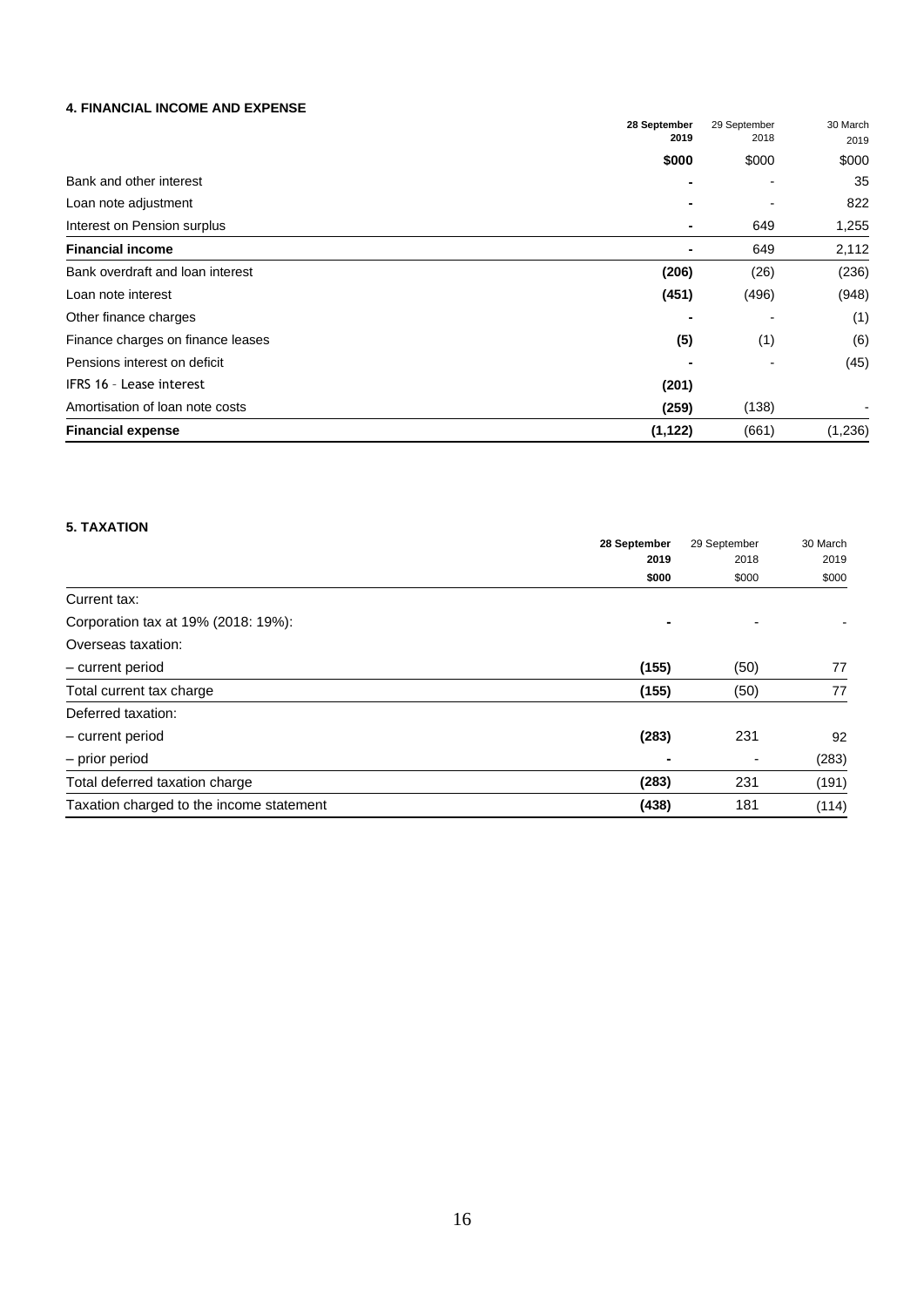#### **6. EARNINGS PER SHARE**

The calculation of the basic earnings per share of 0.92c (2018: 0.88c) is based on the earnings for the financial period attributable to the Parent Company's shareholders of a profit of \$1,062,000 (2018 \$1,003,000) and on the weighted average number of shares in issue during the period of 115,421,143 (2018 112,973,341). At 28 September 2019, there were 8,400,000 (2018: 6,650,000) potentially dilutive shares on option and 43,950,000 (2018: 43,950,000) share warrants exercisable at 20p. The weighted average effect of these as at 28 September 2019 was 2,969,376 shares (2018: 1,187,462) giving a diluted earnings per share of 0.89c (2018: 0.88c).

|                                                                                       | 28 September  | 29 September | 30 March      |
|---------------------------------------------------------------------------------------|---------------|--------------|---------------|
|                                                                                       | 2019          | 2018         | 2019          |
| Weighted average number of shares                                                     | <b>Shares</b> | Shares       | Shares        |
| Issued shares at start of period                                                      | 112,973,341   | 112,973,341  | 112,973,341   |
| Effect of shares issued in the period (4,500,000 on 21 June 2019)                     | 2,447,802     |              |               |
| Weighted average number of shares at end of period                                    | 115,421,143   | 112,973,341  | 112,973,341   |
| Weighted average number of potentially dilutive shares 8,400,000<br>(2018: 6,650,000) | 2,969,376     | 1.187.462    | 1,191,415     |
| Total Weighted average diluted shares                                                 | 118,390,519   | 114,160,803  | 114, 164, 756 |

|                                            | 28 September<br>2019 | 29 September<br>2018 | 30 March<br>2018 |
|--------------------------------------------|----------------------|----------------------|------------------|
|                                            | \$000                | \$000                | \$000            |
| <b>Underlying earnings</b>                 |                      |                      |                  |
| Total post tax earnings                    | 1,062                | 1,003                | 4,233            |
| Profit on sale of assets                   |                      | (344)                |                  |
| Pensions Interest on surplus/deficit       |                      | (649)                | (1,255)          |
| Profit on sale of pension scheme           | (809)                |                      |                  |
| Onerous lease charges                      |                      |                      | 431              |
| Amortisation of Shareholder loan expenses  | 259                  | 138                  |                  |
| Adjustments to amortisation of loan notes  |                      |                      | (822)            |
| Pensions charge                            |                      | 1,308                | 1,277            |
| Pensions legal costs                       | 7                    |                      | 78               |
| Acquisition costs                          | 384                  |                      |                  |
| Amortisation of intangible assets acquired | 322                  |                      |                  |
| Associated taxation on adjusting items     | 283                  | (231)                | 48               |
| Underlying earnings after tax              | 1,508                | 1,225                | 3,990            |
| Underlying Earnings Per Share              | 1.31c                | 1.08c                | 3.53c            |
| Underlying diluted EPS                     | 1.27c                | 1.07c                | 3.50c            |

#### **7. RECONCILIATION OF NET CASH FLOW TO NET DEBT**

|                                                  | 28 September<br>2019<br>\$000 | 29 September | 30 March<br>2019 |
|--------------------------------------------------|-------------------------------|--------------|------------------|
|                                                  |                               | 2018         |                  |
|                                                  |                               | \$000        | \$000            |
| Increase/(decrease) in cash and cash equivalents | 1,634                         | (889)        | (641)            |
| (decrease)/Increase in debt and finance leases   | (4,358)                       | (1,307)      | (61)             |
| (decrease)/Increase in net debt from cash flows  | (2,724)                       | (2, 196)     | (702)            |
| Net debt at beginning of period                  | (14, 541)                     | (15,600)     | (15,600)         |
| Loan costs amortisation and adjustments          | (177)                         | (138)        | 982              |
| Exchange effects on net funds                    | 545                           | 833          | 779              |
| Net debt at end of period                        | (16, 897)                     | (17, 101)    | (14,541)         |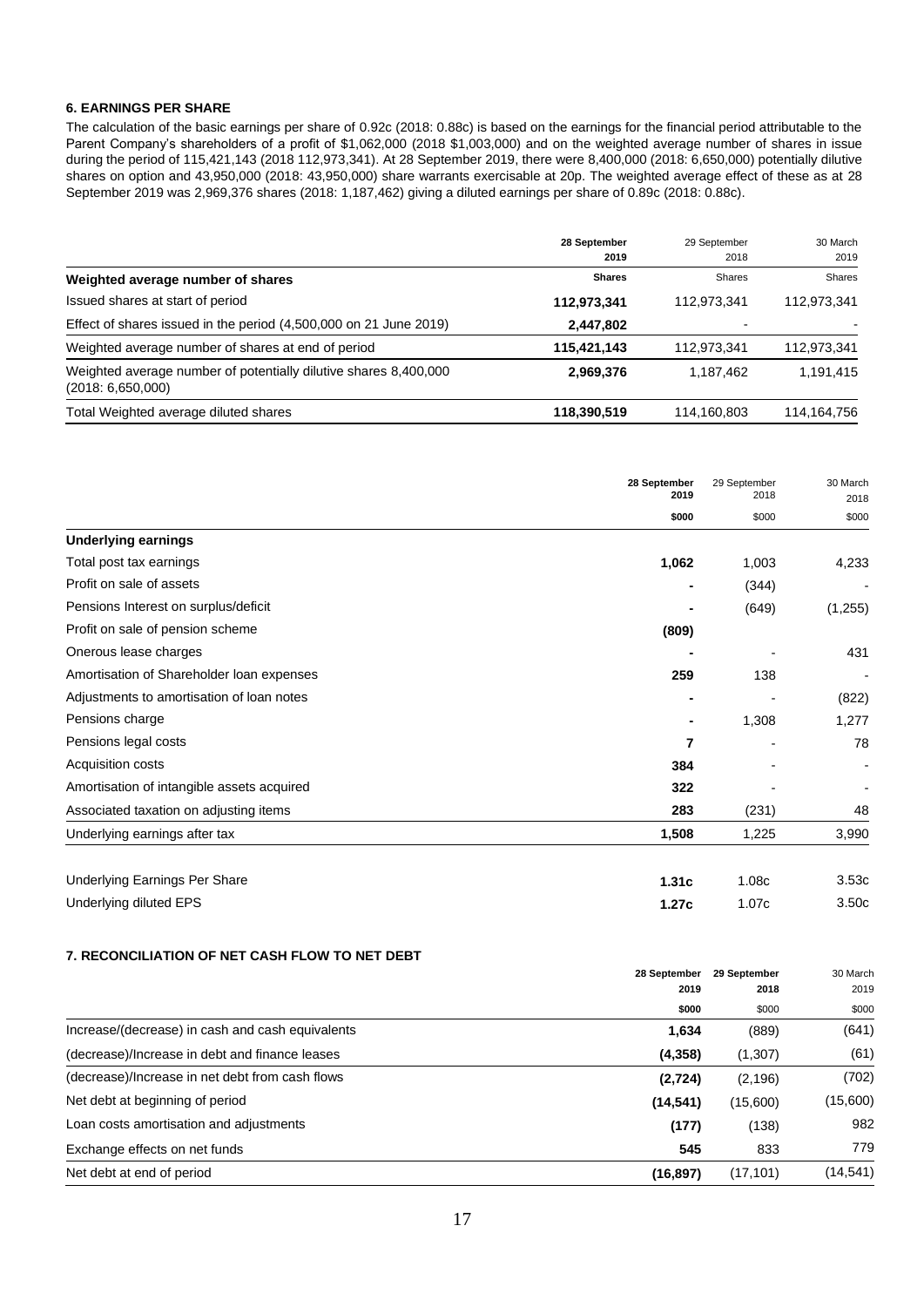#### **8. ANALYSIS OF NET DEBT**

|                                                                                         | At               | Exchange/ |                          |                   | At                   |
|-----------------------------------------------------------------------------------------|------------------|-----------|--------------------------|-------------------|----------------------|
|                                                                                         | 30 March<br>2019 | Reserve   | Other                    | <b>Cash flows</b> | 28 September<br>2019 |
|                                                                                         |                  | movement  |                          |                   |                      |
|                                                                                         | \$000            | \$000     | \$000                    | \$000             | \$000                |
| Cash at bank and in hand                                                                | 818              | (41)      | -                        | 1,595             | 2,372                |
| Short term deposits (included within cash and cash<br>equivalents on the balance sheet) | 130              | (7)       | $\blacksquare$           | 39                | 162                  |
|                                                                                         | 948              | (48)      | $\overline{a}$           | 1,634             | 2,534                |
| Debt due within one year                                                                | (5, 189)         | 43        | ۰                        | (2,014)           | (7, 160)             |
| Debt due after one year                                                                 | (572)            | 18        | $\blacksquare$           | (2,374)           | (2,928)              |
| Loan Notes due after one year                                                           | (9,517)          | 526       | (177)                    | $\blacksquare$    | (9, 168)             |
| Finance leases                                                                          | (211)            | 6         | $\overline{\phantom{0}}$ | 30                | (175)                |
| Total                                                                                   | (14, 541)        | 545       | (177)                    | (2,724)           | (16, 897)            |

#### **9. FAIR VALUE**

The group considers that the carrying amount of the following financial assets and financial liabilities are a reasonable approximation of their fair value:

Trade and other receivables Cash and cash equivalents Trade and other payables Loans and other borrowings

#### **10. PRINCIPAL RISKS AND UNCERTAINTIES**

The principal risks and uncertainties affecting the Group remain those set out in the 2019 Annual Report. Those which are most likely to impact the performance of the Group in the remaining period of the current financial year are the exposure to increased input costs, the dependence on a relatively small number of key vendors in the supply chain and a downturn in its customers' end markets particularly in North America and Europe.

#### **11. ACQUISITION OF CONTROL MICRO SYSTEMS INC (CMS)**

On 21 June 2019 600 Group PLC acquired the entire issued share capital of Control Micro Systems Inc ("CMS"), a provider of turnkey, custom-designed and fully-automated laser process machines and systems to a diverse base of US and international blue-chip customers across a range of industries, including industry-leading positions in the high-growth precision medical equipment, pharmaceutical and aerospace sectors, for a consideration of \$10m, comprising of \$9m in cash and \$1m of 600 Group plc shares. It is expected that the acquisition will enhance the Groups laser business and marks a further step forward in the strategy of building a global business across increasingly diversified niche markets worldwide.

Details of the purchase consideration, the net assets acquired, and goodwill are as follows:

|                               | \$000  |
|-------------------------------|--------|
| <b>Purchase consideration</b> |        |
| Cash paid                     | 9.000  |
| 600 Group plc shares          | 1.000  |
| Total purchase consideration  | 10.000 |